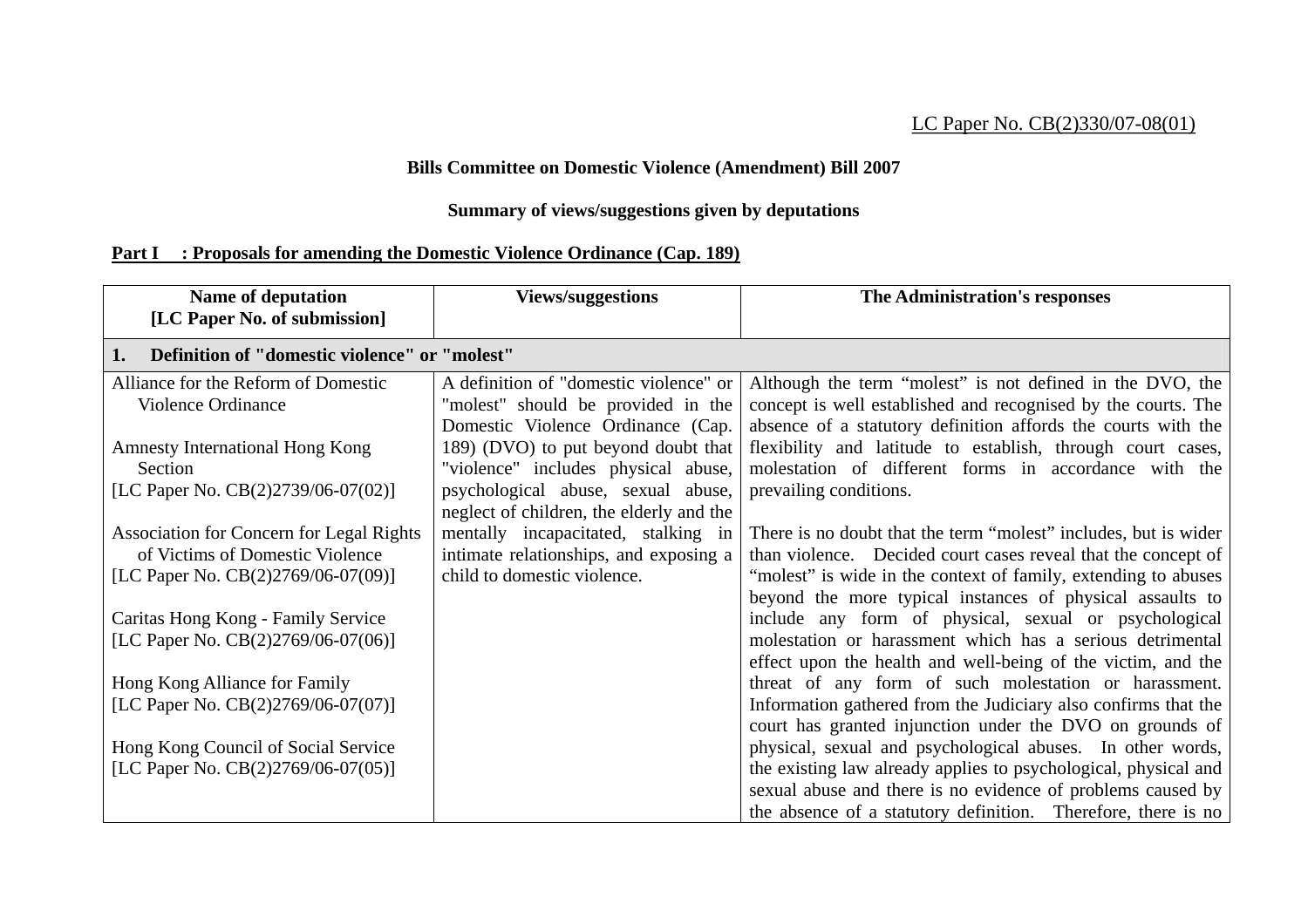| Name of deputation           | <b>Views/suggestions</b> | The Administration's responses                                                                                                                                                                                                                                                                                                                                                                                                                                                                                                                                                                                                                                                                                                    |
|------------------------------|--------------------------|-----------------------------------------------------------------------------------------------------------------------------------------------------------------------------------------------------------------------------------------------------------------------------------------------------------------------------------------------------------------------------------------------------------------------------------------------------------------------------------------------------------------------------------------------------------------------------------------------------------------------------------------------------------------------------------------------------------------------------------|
| [LC Paper No. of submission] |                          |                                                                                                                                                                                                                                                                                                                                                                                                                                                                                                                                                                                                                                                                                                                                   |
|                              |                          | need to define "molest" or introduce a new definition of<br>"domestic violence".                                                                                                                                                                                                                                                                                                                                                                                                                                                                                                                                                                                                                                                  |
|                              |                          | The DVO is modelled on the relevant UK legislation and the<br>UK also adopts the same approach of leaving "molest"<br>undefined after a thorough review and public consultation<br>conducted in the 1990's. The concern is that to introduce a<br>new definition of "molest" or "domestic violence" in the<br>domestic violence law when there are abundant cases decided<br>by the courts in Hong Kong and in the UK may inadvertently<br>restrict the scope of coverage of the legislation, lead to<br>borderline disputes, hence undermining the protection for<br>victims of domestic violence, as it will be extremely difficult<br>to clearly and exhaustively define "molest" or "domestic<br>violence" in statutory term. |
|                              |                          | Furthermore, introduction of a new definition may render the<br>numerous previous decided court cases irrelevant, and it may<br>be detrimental to the interest of the victims of domestic<br>violence.                                                                                                                                                                                                                                                                                                                                                                                                                                                                                                                            |
|                              |                          | In protection of the interests of domestic violence victims, the<br>Administration does not favour introducing a statutory<br>definition of "molest". Outside the context of the law,<br>however, we will continue to strengthen publicity, public<br>education and training in order to help victims, abusers,<br>frontline professionals such as the Police and social workers,<br>and members of the public better understand the coverage of<br>the DVO and the fact that the term "molest" in the DVO<br>already applies to psychological abuse and sexual abuse.                                                                                                                                                            |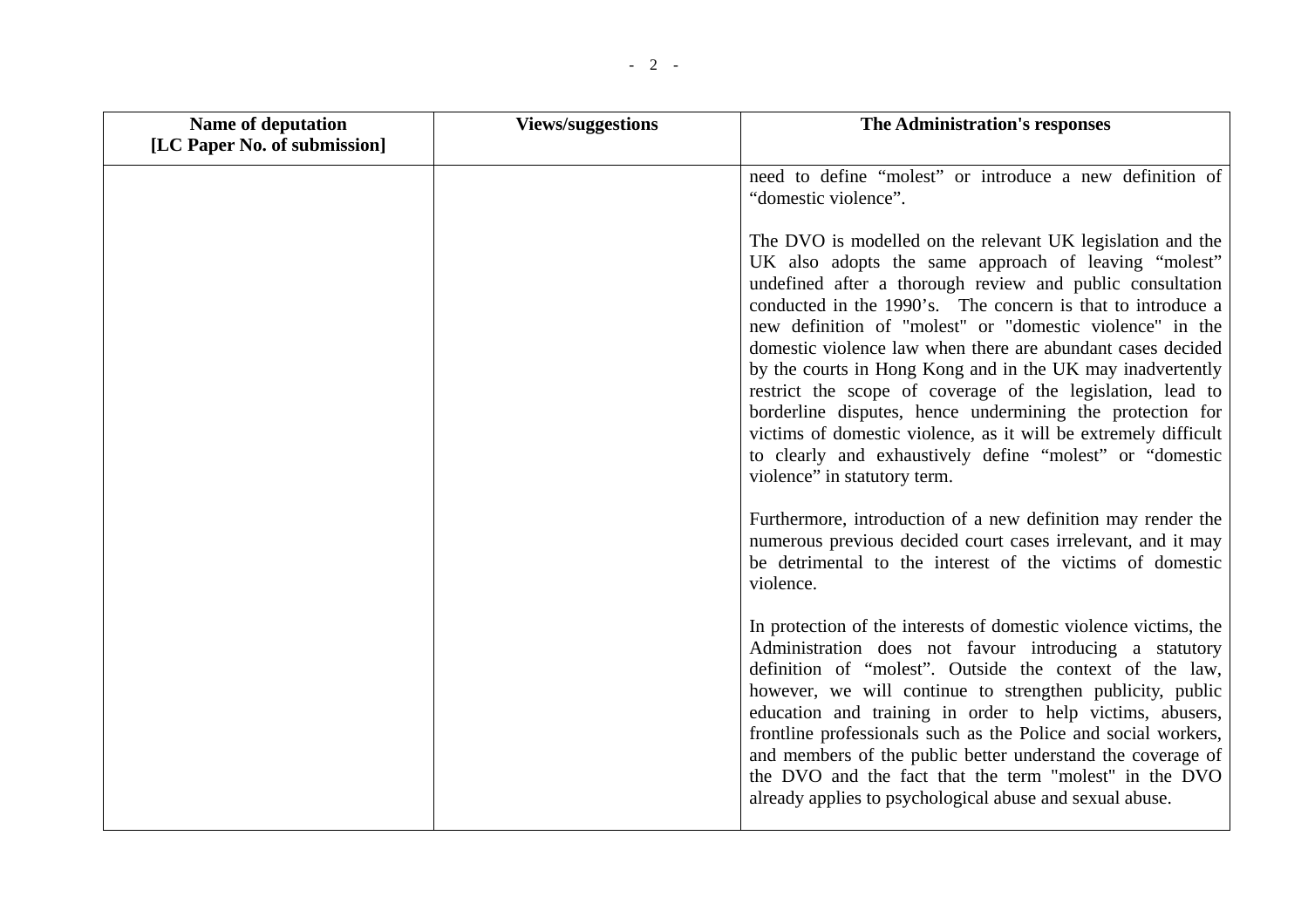| <b>Name of deputation</b>    | <b>Views/suggestions</b> | The Administration's responses                                                                                                                                                                                                                                                                                                                                                                                                                                                                                                                                                                                                                                                                                                |
|------------------------------|--------------------------|-------------------------------------------------------------------------------------------------------------------------------------------------------------------------------------------------------------------------------------------------------------------------------------------------------------------------------------------------------------------------------------------------------------------------------------------------------------------------------------------------------------------------------------------------------------------------------------------------------------------------------------------------------------------------------------------------------------------------------|
| [LC Paper No. of submission] |                          |                                                                                                                                                                                                                                                                                                                                                                                                                                                                                                                                                                                                                                                                                                                               |
|                              |                          | As to the suggestion of extending the meaning of "molest"<br>under the DVO to cover neglect of children, the elderly and<br>mentally incapacitated persons, stalking and exposing a child<br>to domestic violence, we are unable to accede to such<br>proposals for reasons set out below :                                                                                                                                                                                                                                                                                                                                                                                                                                   |
|                              |                          | Our current legislative framework already affords extra<br>protection to persons who, due to their young age or lack of<br>mental capacity, are considered incapable of taking care of<br>themselves and hence require intervention from the court for<br>protection from violence or neglect.                                                                                                                                                                                                                                                                                                                                                                                                                                |
|                              |                          | Neglect of children is a criminal offence under the Offences<br>Against the Person Ordinance (Cap. 212), while the Protection<br>of Children and Juveniles Ordinance (Cap. 213) and the<br>Mental Health (Guardianship) Regulations (Cap. 136D) also<br>provide civil remedies to children and mentally incapacitated<br>persons in need of care or protection. The relevant legislation<br>aim to render additional protection to those who lack the<br>capacity to take care of themselves. Elders being adults<br>should not be regarded as lacking such capacity solely because<br>of their age. For vulnerable elders who are in need, the<br>Government is providing them with a wide range of services<br>and support. |
|                              |                          | On the issue of stalking in the domestic context, it is already<br>covered by the concept of "molest" and hence victims stalked<br>by their relatives as specified in the DVO may in future seek<br>injunctive protection through the civil route following the<br>enactment of the bill.                                                                                                                                                                                                                                                                                                                                                                                                                                     |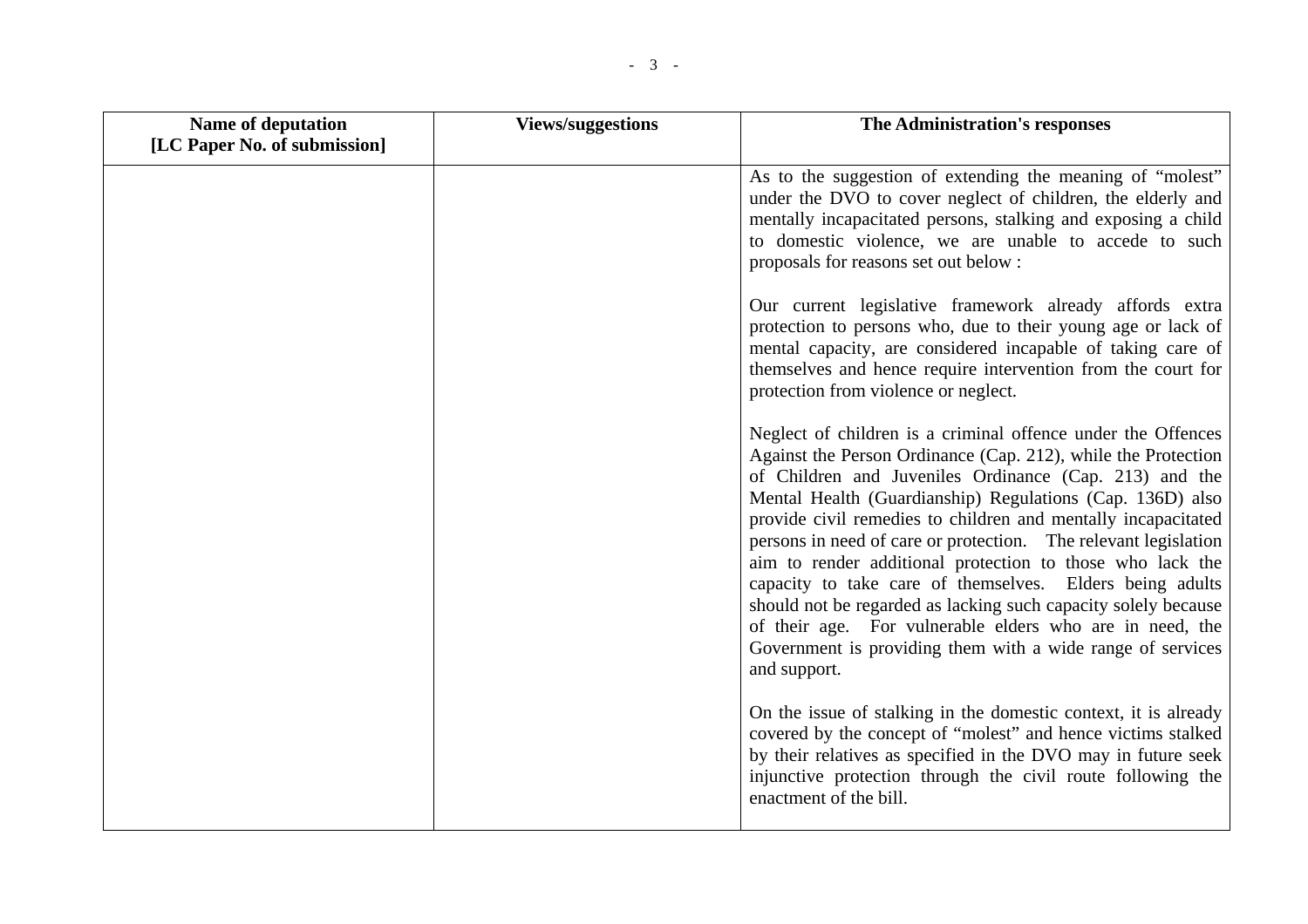| <b>Name of deputation</b>                                                                                                                                                                                               | <b>Views/suggestions</b>                                                                                                                                                                                                                                                                                   | The Administration's responses                                                                                                                                                                                                                                                                                                                                                                                                                                                                                                                                                                                                                                                                                                                                                                                                                                                                                |
|-------------------------------------------------------------------------------------------------------------------------------------------------------------------------------------------------------------------------|------------------------------------------------------------------------------------------------------------------------------------------------------------------------------------------------------------------------------------------------------------------------------------------------------------|---------------------------------------------------------------------------------------------------------------------------------------------------------------------------------------------------------------------------------------------------------------------------------------------------------------------------------------------------------------------------------------------------------------------------------------------------------------------------------------------------------------------------------------------------------------------------------------------------------------------------------------------------------------------------------------------------------------------------------------------------------------------------------------------------------------------------------------------------------------------------------------------------------------|
| [LC Paper No. of submission]                                                                                                                                                                                            |                                                                                                                                                                                                                                                                                                            |                                                                                                                                                                                                                                                                                                                                                                                                                                                                                                                                                                                                                                                                                                                                                                                                                                                                                                               |
|                                                                                                                                                                                                                         |                                                                                                                                                                                                                                                                                                            | We fully appreciate the negative impact on children of<br>witnessing domestic violence and a wide range of counseling<br>and crisis intervention services are provided to the children in<br>need by the Family and Child Protective Services Units<br>(FCPSUs) and the Clinical Psychology Units of the Social<br>Welfare Department (SWD), including counseling services,<br>statutory protection, residential child care services as well as<br>psychological assessment and treatment.<br>Apart from<br>providing casework and clinical psychological services, the<br>FCPSUs also work with clinical psychologists in preparing<br>handbooks for the group activities of victims, abused children<br>and batterers. We have also allocated additional resources to<br>strengthen the psychological support to victims of domestic<br>violence, with particular focus on children witnessing<br>violence. |
| Parents for The Family Association<br>[LC Paper No. CB(2)2456/06-07(04)]                                                                                                                                                | A definition of "molest" should be<br>added in the DVO to avoid ambiguity.<br>Alternatively, a statutory advisory<br>committee comprising members from<br>different sectors of the community<br>should be set up to consider cases<br>where it is unclear if there is any<br>element of domestic violence. | Please see above.                                                                                                                                                                                                                                                                                                                                                                                                                                                                                                                                                                                                                                                                                                                                                                                                                                                                                             |
| Zonta Club of Hong Kong, Zonta Club of<br>Kowloon, Zonta Club of Hong Kong<br>East, Zonta Club of New Territories,<br>Zonta Club of Victoria and Zonta<br>Club of Hong Kong II<br>[LC Paper No. $CB(2)2739/06-07(03)$ ] | An absence of a statutory<br>(a)<br>definition provides flexibility to<br>courts<br>decide<br>to<br>on<br>the<br>individual<br>whether<br>cases<br>"molestation" has occurred.                                                                                                                             | As noted above, although the term "molest" is not defined<br>(a)<br>in the DVO, the concept is well established and<br>recognised by the courts. The absence of a statutory<br>definition affords the courts with the flexibility and<br>latitude to establish, through court cases, molestation of<br>different forms in accordance with prevailing conditions.                                                                                                                                                                                                                                                                                                                                                                                                                                                                                                                                              |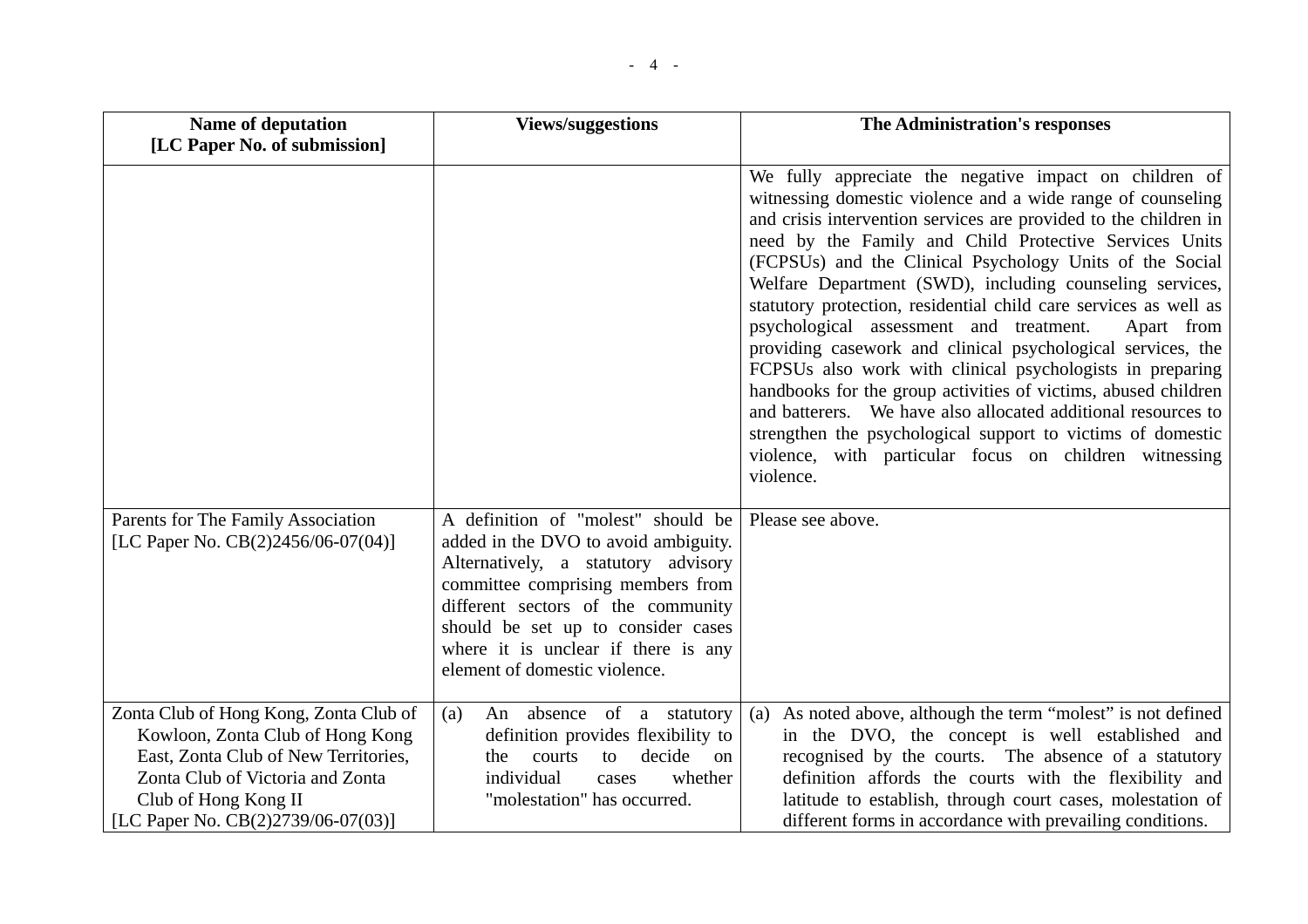| <b>Name of deputation</b>                                 | <b>Views/suggestions</b>                                                                                                                                                                                                                                      | The Administration's responses                                                                                                                                                                                                                                                                                                                                                                                                                                                                                                                                                                                                                                      |
|-----------------------------------------------------------|---------------------------------------------------------------------------------------------------------------------------------------------------------------------------------------------------------------------------------------------------------------|---------------------------------------------------------------------------------------------------------------------------------------------------------------------------------------------------------------------------------------------------------------------------------------------------------------------------------------------------------------------------------------------------------------------------------------------------------------------------------------------------------------------------------------------------------------------------------------------------------------------------------------------------------------------|
| [LC Paper No. of submission]                              |                                                                                                                                                                                                                                                               |                                                                                                                                                                                                                                                                                                                                                                                                                                                                                                                                                                                                                                                                     |
|                                                           | It should be clarified whether the<br>(b)<br>mental element of the abuser to<br>whom an injunction order seeks<br>to apply should be spelt out in<br>the DVO.                                                                                                 | According to legal advice, "molestation" covers a wide<br>(b)<br>variety of forms and degrees of abusive conduct but<br>usually the conduct is intentional. Generally speaking,<br>the court will take into account the mental state of the<br>abuser when granting an injunction order. If the abuser<br>has been physically violent towards the applicant, the<br>court has, on occasion, granted a non-molestation order<br>without reference to the intention of the respondent.                                                                                                                                                                                |
| Scope of protected persons<br>2.                          |                                                                                                                                                                                                                                                               |                                                                                                                                                                                                                                                                                                                                                                                                                                                                                                                                                                                                                                                                     |
| Alliance for the Reform of Domestic<br>Violence Ordinance | Scope of the DVO should not only<br>cover familial relationships based on<br>marriage and blood ties but also<br>intimate relationships, such as persons<br>in same sex cohabitation relationship<br>and couples who have never cohabited<br>or been married. | The Administration considers the proposed coverage of<br>protected persons in the Bill appropriate, having regard to a<br>number of overseas legislation, the cultural and societal factors<br>in Hong Kong and the views/representations submitted by<br>deputations. The current proposed coverage has included a<br>wide range of immediate and extended familial relationships<br>commonly accepted in the Chinese community. For victims<br>in a more remote or special relationship with their abusers that<br>fall outside the scope of the Ordinance, they may still seek<br>protection under the law of tort or the inherent jurisdiction of<br>the court. |
|                                                           |                                                                                                                                                                                                                                                               | The Administration has stated the policy position on not<br>covering same sex cohabitation relationships in the DVO in<br>LC Paper No. $CB(2)2739/06-07(01)$ , and recapitulated as<br>$follows -$                                                                                                                                                                                                                                                                                                                                                                                                                                                                  |
|                                                           |                                                                                                                                                                                                                                                               | The DVO currently provides protection to persons in spousal<br>relationship and their children and is also applicable to the<br>"cohabitation of a man and a woman as it applies to marriage".                                                                                                                                                                                                                                                                                                                                                                                                                                                                      |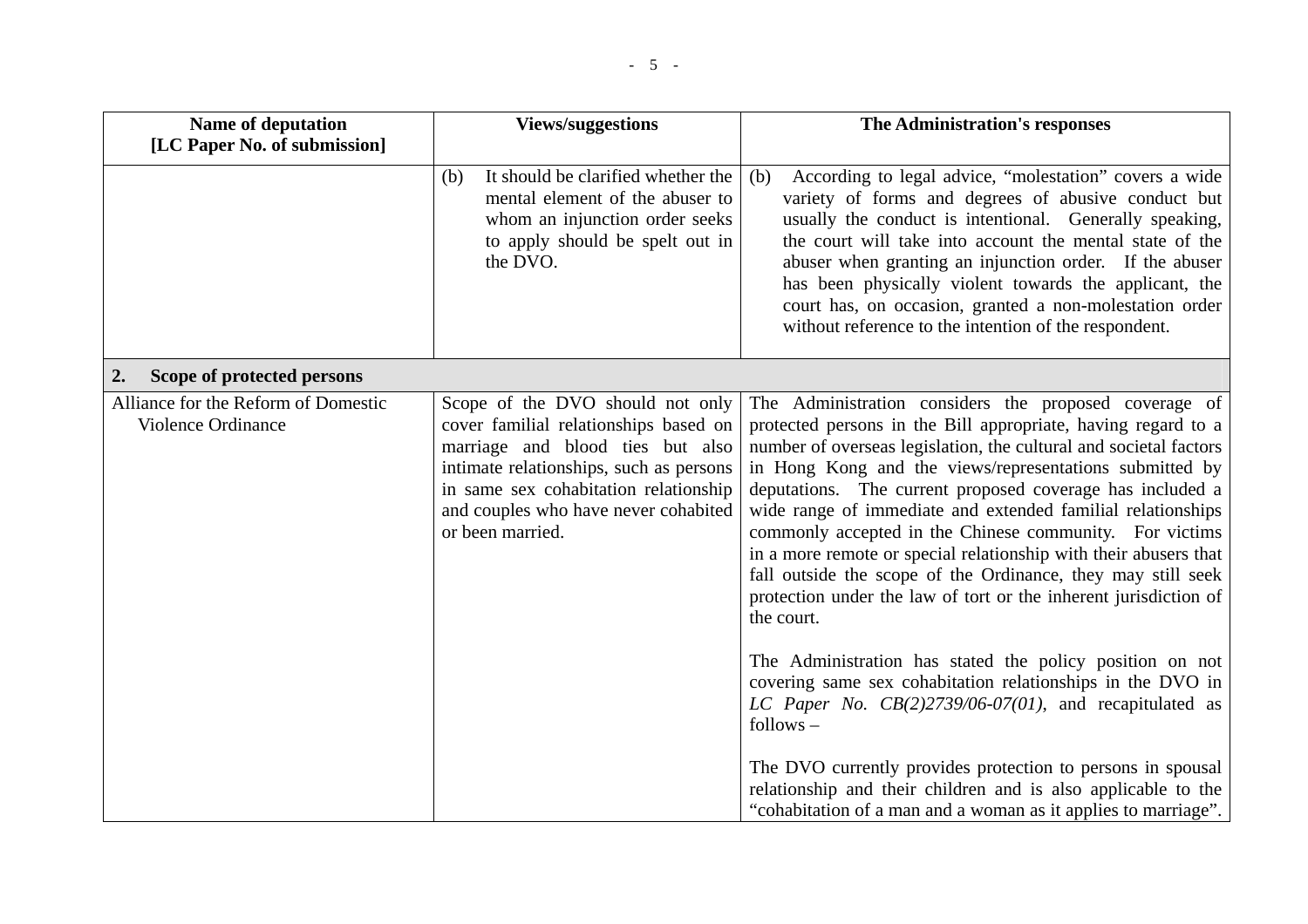| Name of deputation           | <b>Views/suggestions</b> | The Administration's responses                                                                                                                                                                                                                                                                                                                                                                                                                                                                                                                                                                                                                     |
|------------------------------|--------------------------|----------------------------------------------------------------------------------------------------------------------------------------------------------------------------------------------------------------------------------------------------------------------------------------------------------------------------------------------------------------------------------------------------------------------------------------------------------------------------------------------------------------------------------------------------------------------------------------------------------------------------------------------------|
| [LC Paper No. of submission] |                          |                                                                                                                                                                                                                                                                                                                                                                                                                                                                                                                                                                                                                                                    |
|                              |                          | In expanding the scope of the DVO to cover, inter alia, persons<br>formerly in cohabitation relationship, we have not proposed<br>any amendments to include same sex relationship under the<br>DVO. Our reasons are:                                                                                                                                                                                                                                                                                                                                                                                                                               |
|                              |                          | in Hong Kong, a marriage contracted under the<br>(a)<br>Marriage Ordinance (Cap. 181) is, in law, the<br>voluntary union for life of one man and one woman<br>to the exclusion of all others. Our law, which<br>reflects Government's policy position, does not<br>recognise same sex marriage, civil partnership, or<br>any same sex relationship. Recognising same sex<br>relationship is an issue concerning ethics and<br>morality of the society. Any change to this policy<br>stance would have substantial implications on the<br>society and should not be introduced unless<br>consensus or a majority view is reached by the<br>society; |
|                              |                          | at present, any acts of violence are liable to criminal<br>(b)<br>under<br>the<br>relevant<br>sanctions<br>ordinances,<br>irrespective of the relationship between the abuser<br>and the victim. Persons in same sex relationship<br>are afforded the same level of protection as with<br>those in heterosexual relationship under our<br>existing criminal legislative framework; and                                                                                                                                                                                                                                                             |
|                              |                          | the DVO serves to provide additional civil remedies<br>(c)<br>to specified types of domestic violence victims.<br>Those who fall outside the scope of the DVO may<br>continue to seek protection under the law of tort or                                                                                                                                                                                                                                                                                                                                                                                                                          |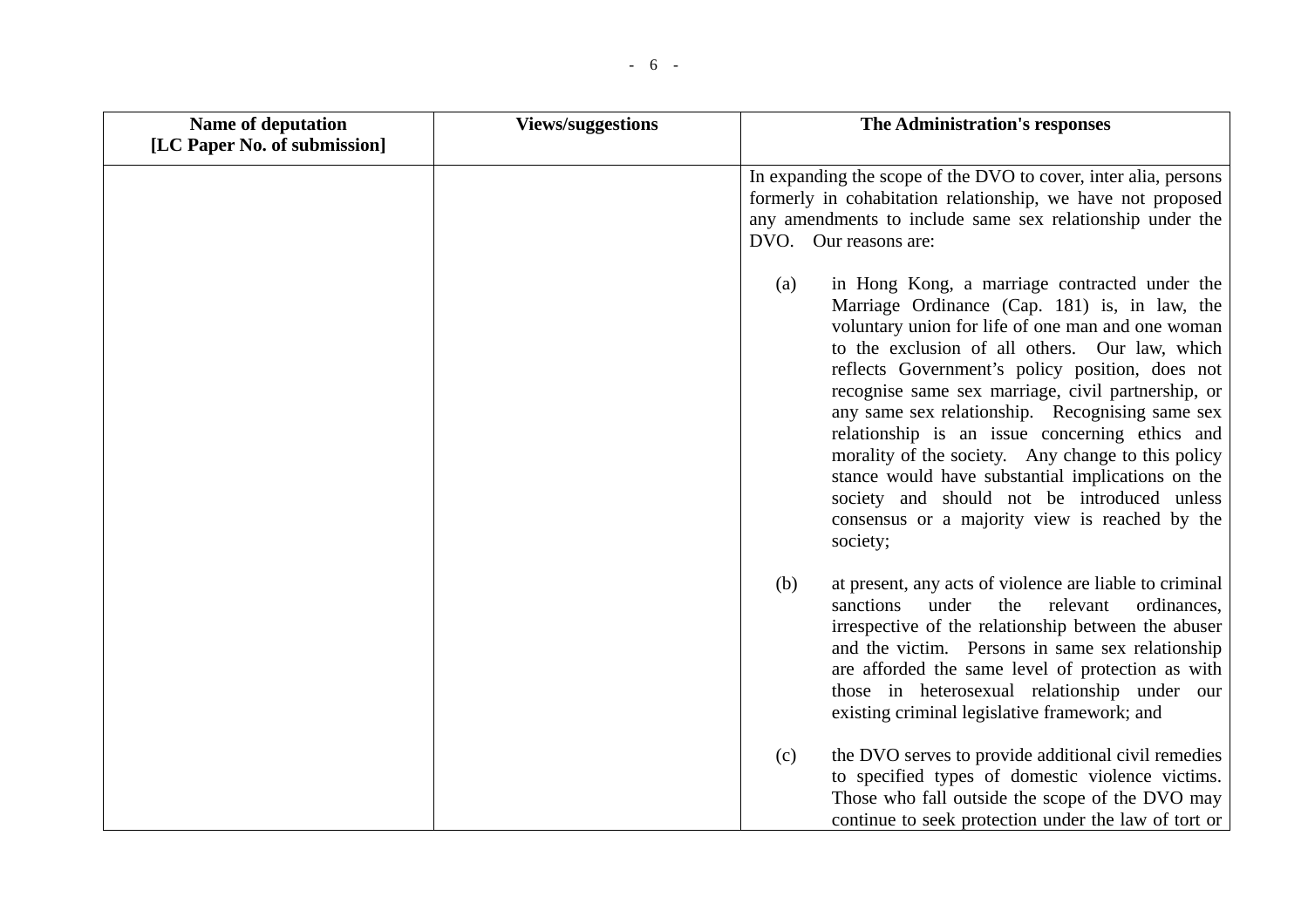| <b>Name of deputation</b>                                                                                                                                | <b>Views/suggestions</b>                                                                                                                                                                                                                                                                                                                                                                                                                                                                            | The Administration's responses                                                                                                                                                  |
|----------------------------------------------------------------------------------------------------------------------------------------------------------|-----------------------------------------------------------------------------------------------------------------------------------------------------------------------------------------------------------------------------------------------------------------------------------------------------------------------------------------------------------------------------------------------------------------------------------------------------------------------------------------------------|---------------------------------------------------------------------------------------------------------------------------------------------------------------------------------|
| [LC Paper No. of submission]                                                                                                                             |                                                                                                                                                                                                                                                                                                                                                                                                                                                                                                     |                                                                                                                                                                                 |
|                                                                                                                                                          |                                                                                                                                                                                                                                                                                                                                                                                                                                                                                                     | inherent jurisdiction of the court. Persons in same<br>sex relationship who suffer from violence<br>perpetrated by their partners still have avenues to<br>seek legal remedies. |
| <b>Amnesty International Hong Kong</b><br>Section<br>[LC Paper No. CB(2)2739/06-07(02)]                                                                  | Scope of the DVO should cover<br>persons in same sex relationship, as<br>not to do so will -                                                                                                                                                                                                                                                                                                                                                                                                        | Please see the above for our policy considerations.                                                                                                                             |
| Association for Concern for Legal Rights<br>of Victims of Domestic Violence<br>[LC Paper No. CB(2)2769/06-07(09)]<br>Civil Rights for Sexual Diversities | have the effect of discriminating<br>(a)<br>against homosexuals on the<br>ground of sexual orientation;<br>and<br>contravene Article $2(1)$ of the<br>(b)<br>International Covenant on Civil<br>and Political Rights as applied to<br>Hong Kong, which provides that<br>"Each State Party to the present<br>Covenant undertakes to respect<br>and to ensure to all individuals<br>within its territory and subject to<br>jurisdiction<br>the<br>rights<br>its<br>recognized<br>in<br>the<br>present |                                                                                                                                                                                 |
|                                                                                                                                                          | Covenant, without distinction of<br>any kind, such as race, colour,<br>sex, language, religion, political<br>or other opinion, national or<br>social origin, property, birth or<br>other status."                                                                                                                                                                                                                                                                                                   |                                                                                                                                                                                 |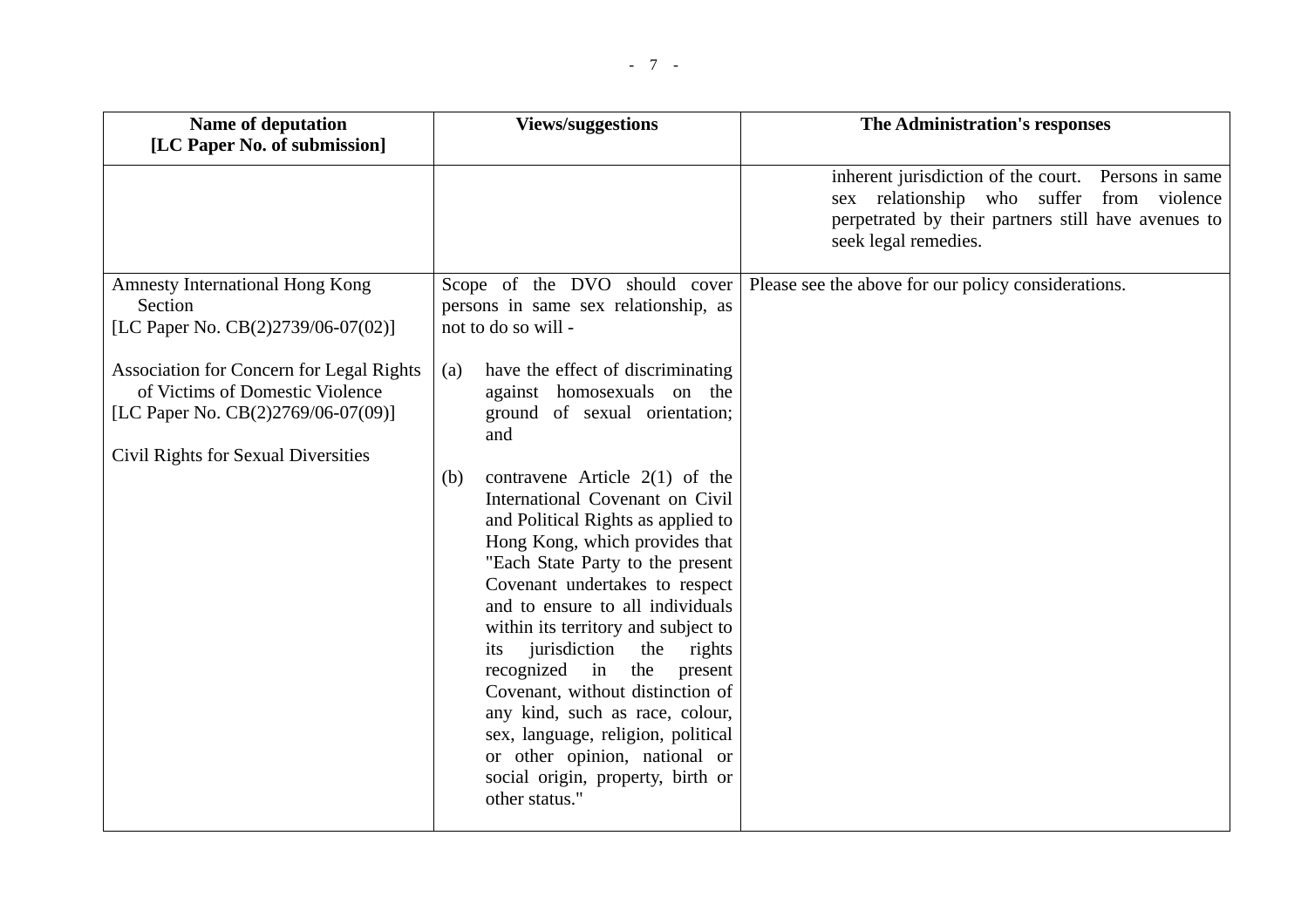| <b>Name of deputation</b>                                                                                                                                                                                            | <b>Views/suggestions</b>                                                                                                                                                                                                                                           | The Administration's responses                                                                                                                                                                                                                                                                                                                                                                                                                                                                                                                                                                                                                                                                                                                                                                                                                                                                                               |
|----------------------------------------------------------------------------------------------------------------------------------------------------------------------------------------------------------------------|--------------------------------------------------------------------------------------------------------------------------------------------------------------------------------------------------------------------------------------------------------------------|------------------------------------------------------------------------------------------------------------------------------------------------------------------------------------------------------------------------------------------------------------------------------------------------------------------------------------------------------------------------------------------------------------------------------------------------------------------------------------------------------------------------------------------------------------------------------------------------------------------------------------------------------------------------------------------------------------------------------------------------------------------------------------------------------------------------------------------------------------------------------------------------------------------------------|
| [LC Paper No. of submission]                                                                                                                                                                                         |                                                                                                                                                                                                                                                                    |                                                                                                                                                                                                                                                                                                                                                                                                                                                                                                                                                                                                                                                                                                                                                                                                                                                                                                                              |
| Hong Kong Alliance for Family<br>[LC Paper No. $CB(2)2769/06-07(07)$ ]                                                                                                                                               | To extend the coverage of protected<br>persons under the DVO to include<br>formerly<br>persons<br>in<br>spousal/cohabitation relationship may<br>send a wrong message to the public<br>that cohabitation has<br>the<br>same<br>connotation as marriage.            | The DVO has since its enactment in 1986 confined its scope of<br>application to spouses, man/woman in cohabitation<br>relationships, and their children under the age of 18. The<br>legislation was introduced at a time when the increase in<br>spousal abuse cases had given rise to great public concern,<br>especially among the women's groups as most were battered<br>wives cases. It should be noted that though cohabitation is<br>not defined under the Ordinance, by virtue of section $6(3)$ , the<br>court is required to have regard to the permanence of the<br>unmarried couple's relationship in extending injunctive relief.<br>The Bill proposes to extend the scope of coverage to include<br>former spouses and cohabitants having regard to the fact that<br>as statistics could testify violence and abuse sometimes<br>continue even after the couples in question have gone their<br>separate ways. |
| Parents for The Family Association<br>[LC Paper No. CB(2)2456/06-07(04)]                                                                                                                                             | Scope of "relatives" proposed under<br>the Bill is too extended, and should be<br>narrowed down.                                                                                                                                                                   | The Administration has extended the coverage of protected<br>persons under the DVO after extensive consultation with the<br>Legislative Council, various advisory bodies, the welfare<br>service sector, women's groups and the general public. We<br>consider the current scope of coverage appropriate in striking a<br>balance between the need to provide protection for victims of<br>domestic violence and the need to prevent over-legislating.                                                                                                                                                                                                                                                                                                                                                                                                                                                                       |
| Zonta Club of Hong Kong, Zonta Club of<br>Kowloon, Zonta Club of Hong Kong<br>East, Zonta Club of New Territories,<br>Zonta Club of Victoria and Zonta<br>Club of Hong Kong II<br>[LC Paper No. CB(2)2739/06-07(03)] | Definition of "specified minor"<br>(a)<br>proposed in new section $3(3)$ of<br>the Bill should be widened to<br>cover a child who is living with<br>applicant, regardless of<br>the<br>whether that child is a natural<br>child,<br>child<br>adoptive<br><b>or</b> | (a) The protection given to a child under the age of 18 has<br>been considerably expanded under the Bill as compared<br>with the existing DVO.<br>At present, only a child living with the applicant is<br>afforded the protection under the DVO. The scope of<br>protection extended to minor is very restrictive indeed.                                                                                                                                                                                                                                                                                                                                                                                                                                                                                                                                                                                                   |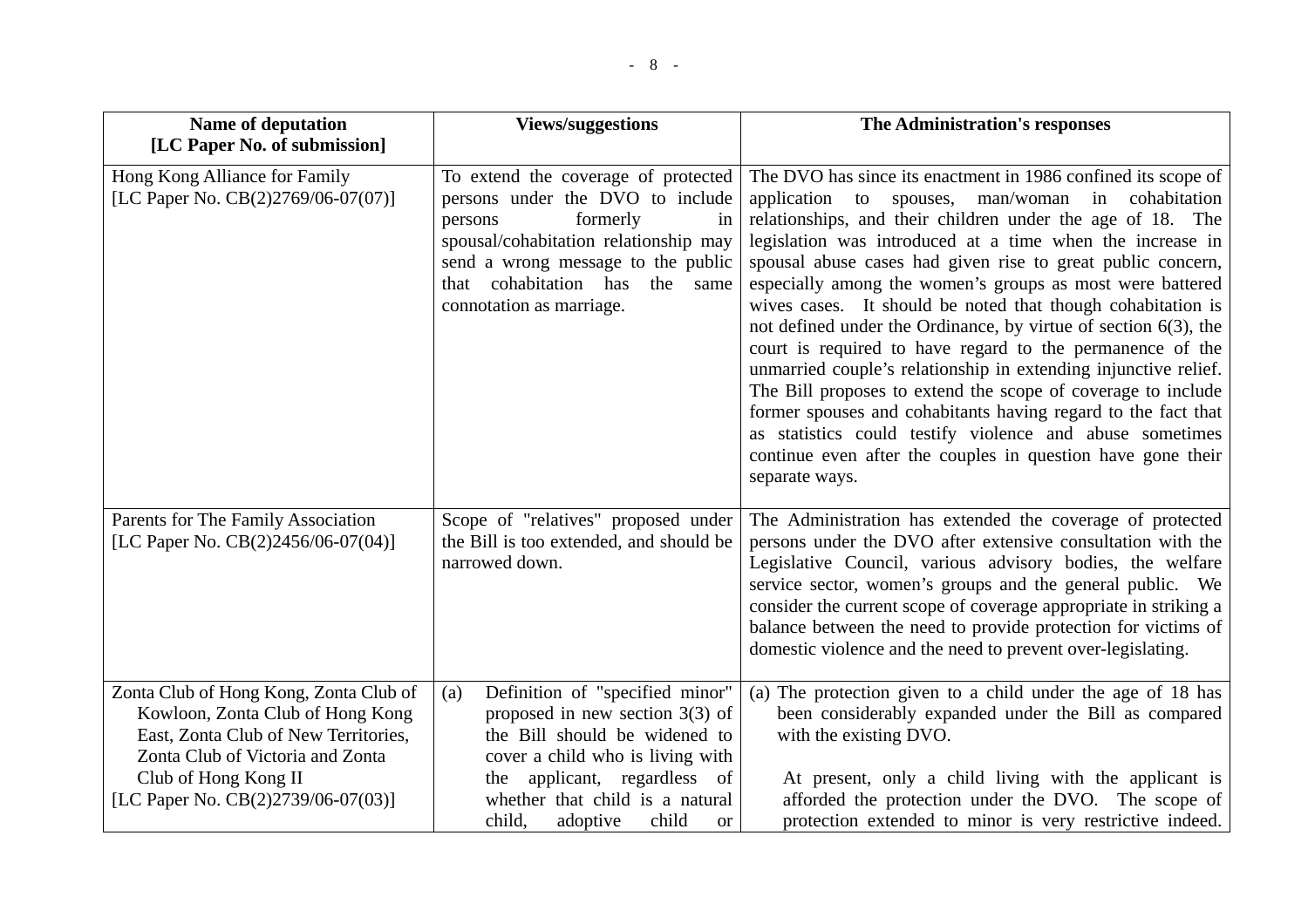| <b>Name of deputation</b>    | <b>Views/suggestions</b>                                                                                                                                                                                                                                                                                                                                                                                                                                        | The Administration's responses                                                                                                                                                                                                                                                                                                                                                                                                                                                                                                                                                                                                                                                                                                                      |
|------------------------------|-----------------------------------------------------------------------------------------------------------------------------------------------------------------------------------------------------------------------------------------------------------------------------------------------------------------------------------------------------------------------------------------------------------------------------------------------------------------|-----------------------------------------------------------------------------------------------------------------------------------------------------------------------------------------------------------------------------------------------------------------------------------------------------------------------------------------------------------------------------------------------------------------------------------------------------------------------------------------------------------------------------------------------------------------------------------------------------------------------------------------------------------------------------------------------------------------------------------------------------|
| [LC Paper No. of submission] |                                                                                                                                                                                                                                                                                                                                                                                                                                                                 |                                                                                                                                                                                                                                                                                                                                                                                                                                                                                                                                                                                                                                                                                                                                                     |
|                              | step-child of the applicant or<br>respondent.<br>Consideration<br>should be given to the use of the<br>definition of "relevant child"<br>referred to in section 62 of the<br>Family Law Act of 1996 in the<br>United Kingdom (UK).                                                                                                                                                                                                                              | For instance, it does not extend to application for<br>injunction to prevent the violent party from molesting a<br>child living with the violent party, or living with other<br>relatives of the family, like grandparents.<br>Under the Bill, the "living with" requirement is dispensed<br>with so that a child of the applicant or the respondent                                                                                                                                                                                                                                                                                                                                                                                                |
|                              | definition<br>"relatives"<br>of<br>(b)<br>proposed in new section $3A(2)$<br>of the Bill is too specific to<br>provide the court with any<br>flexibility<br>in<br>extending<br>protection to victims who do not<br>within<br>fall<br>list.<br>the<br>Consideration should be given to<br>the use of the term "associated<br>persons" in the UK domestic<br>violence legislation and the term<br>"domestic relationship" in the<br>New Zealand domestic violence | would be covered by the injunction order even if he/she is<br>not living with the applicant. Also, under the Bill, a<br>child who has been "molested" by any of his/her relatives<br>as specified may through his/her "next friends" apply for<br>injunction order, whether or not the child lives with the<br>said relative.<br>Besides, any child who is molested by someone outside<br>the scope of the Bill may seek protection under the<br>Protection of Children and Juveniles Ordinance (Cap.<br>213). Under that Ordinance, the court is empowered to<br>grant a supervision order or appoint legal guardian in<br>respect of a child or juvenile who has been or is being<br>assaulted, ill treated, neglected, sexually abused, or whose |
|                              | legislation to include persons<br>such as relatives of cohabitants<br>and relatives of relatives.                                                                                                                                                                                                                                                                                                                                                               | health, development or welfare had been or was being<br>neglected or avoidably impaired.<br>(b) Defining the term "relative" in the DVO helps enunciate<br>and put beyond doubt the coverage of protected persons,<br>and facilitates the implementation and application of the<br>Ordinance. This approach is consistent with that of other<br>legislation in Hong Kong, such as the Estate Duty<br>Ordinance (Cap. 111), and the Mental Health Ordinance<br>(Cap. 136). Persons who fall outside the scope of the                                                                                                                                                                                                                                 |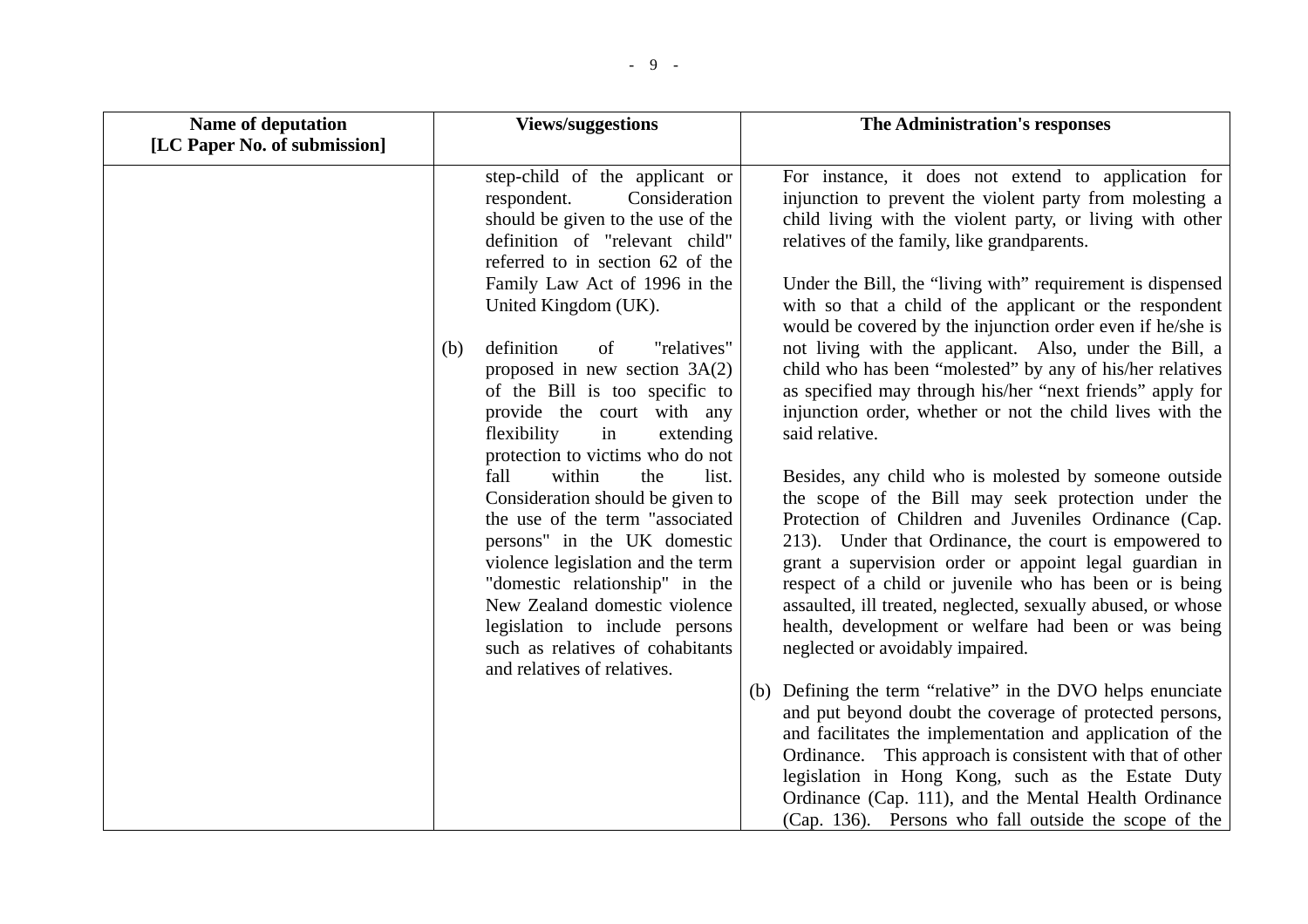| Name of deputation<br>[LC Paper No. of submission]                                                                                                                                                                   | <b>Views/suggestions</b>                                                                                                                                                                                                                      | The Administration's responses                                                                                                                                                                                                                                                                                                                                                                                                                                                                                                                                                                                                                                                                                                                                       |
|----------------------------------------------------------------------------------------------------------------------------------------------------------------------------------------------------------------------|-----------------------------------------------------------------------------------------------------------------------------------------------------------------------------------------------------------------------------------------------|----------------------------------------------------------------------------------------------------------------------------------------------------------------------------------------------------------------------------------------------------------------------------------------------------------------------------------------------------------------------------------------------------------------------------------------------------------------------------------------------------------------------------------------------------------------------------------------------------------------------------------------------------------------------------------------------------------------------------------------------------------------------|
|                                                                                                                                                                                                                      |                                                                                                                                                                                                                                               | DVO may still seek civil protection under the law of tort<br>or the inherent jurisdiction of the court.                                                                                                                                                                                                                                                                                                                                                                                                                                                                                                                                                                                                                                                              |
| Parents for The Family Association<br>[LC Paper No. CB(2)2456/06-07(04)]                                                                                                                                             | A "guardian ad litem", instead of a<br>"next friend", should be appointed to<br>apply for an injunction order under the<br>DVO on behalf of a child under the<br>age of 18.                                                                   | ) and "guardian ad litem" (<br>Both "next friend" (<br>) are legal terms referring to a party that represent a<br>minor or mentally incapacitated person (MIP) in legal<br>proceedings. The former refers to a person representing a<br>minor or MIP who is the plaintiff or applicant; and the latter<br>refers to a person representing a minor or MIP who is<br>defendant or respondent. Since the purpose of the relevant<br>proposed amendment in the Domestic Violence (Amendment)<br>Bill is to enable a child to apply to the court for an injunction<br>independently, the person through whom he makes the<br>application should be described as the "next friend".                                                                                        |
| Zonta Club of Hong Kong, Zonta Club of<br>Kowloon, Zonta Club of Hong Kong<br>East, Zonta Club of New Territories,<br>Zonta Club of Victoria and Zonta<br>Club of Hong Kong II<br>[LC Paper No. CB(2)2739/06-07(03)] | The court should, on an application<br>made by a person (the applicant), if<br>satisfied that the applicant has real risk<br>or likelihood of being molested by a<br>relative of the applicant,<br>grant<br>injunction against that relative. | It is stipulated in the DVO and the Bill that the court may grant<br>an injunction if it is satisfied that the applicant or a specified<br>minor has been molested by the spouse or opposite sex<br>cohabitant in a current or former relationship, or a relative<br>specified in the Bill. It should, however, be noted that<br>decided court cases have revealed that the concept of "molest"<br>is wide in the context of family, extending to abuses beyond<br>the more typical instances of physical assaults to include any<br>form of physical, sexual or psychological molestation or<br>harassment which has a serious detrimental effect upon the<br>health and well-being of the victim, and the threat of any form<br>of such molestation or harassment. |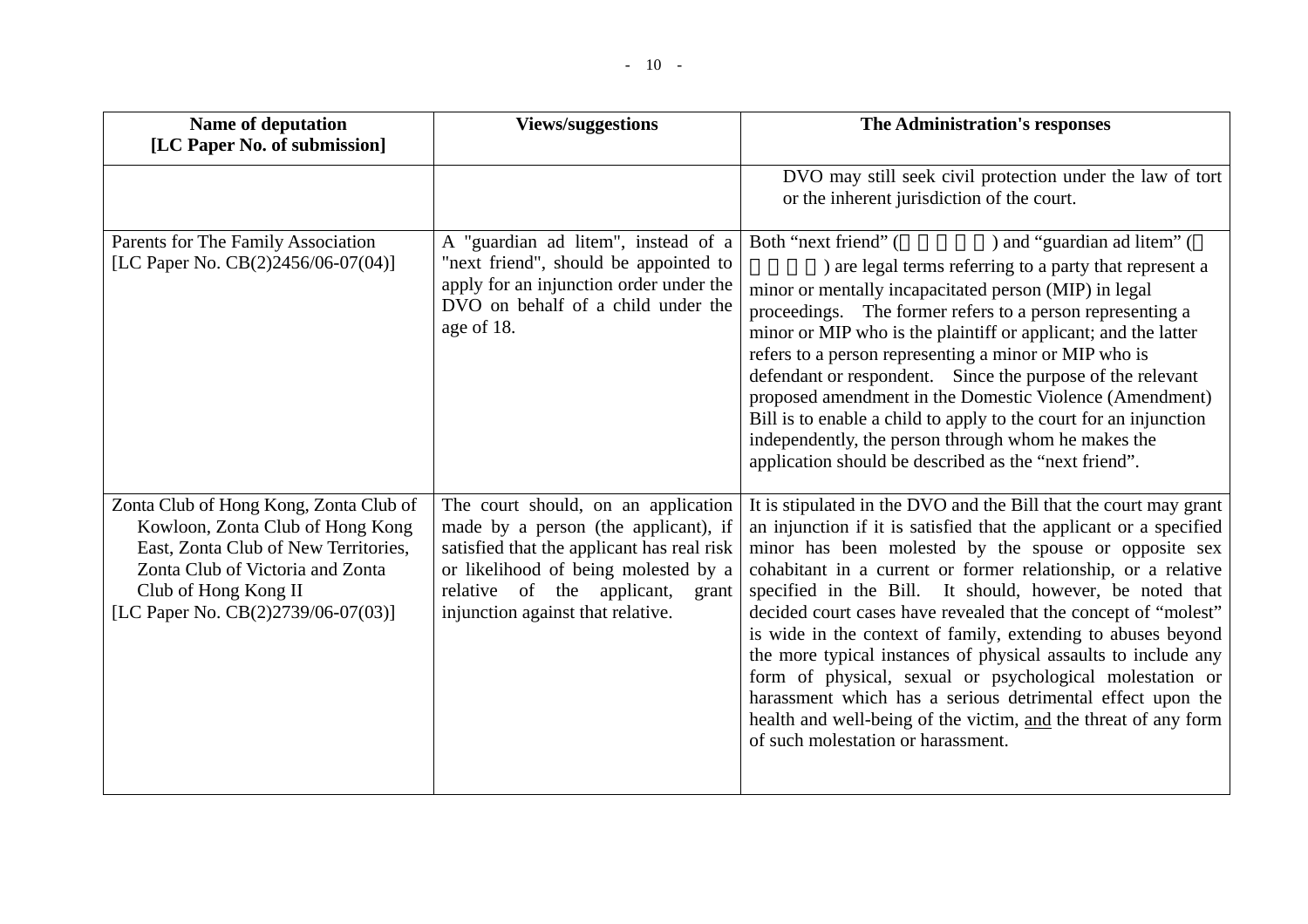| <b>Name of deputation</b><br>[LC Paper No. of submission]                                                                                                                                                                                                         | <b>Views/suggestions</b>                                                                                                                                                                                                                                                                                                                                                                                                                                                                                                                                       | The Administration's responses                                                                                                                                                                                                                                                                                                                                                                                                                                                                                                                                                                                                                                                                                                                                                                                                                                                                                                                                                                                                                                                                                                                                                                                                                                                                                                                                                                                      |
|-------------------------------------------------------------------------------------------------------------------------------------------------------------------------------------------------------------------------------------------------------------------|----------------------------------------------------------------------------------------------------------------------------------------------------------------------------------------------------------------------------------------------------------------------------------------------------------------------------------------------------------------------------------------------------------------------------------------------------------------------------------------------------------------------------------------------------------------|---------------------------------------------------------------------------------------------------------------------------------------------------------------------------------------------------------------------------------------------------------------------------------------------------------------------------------------------------------------------------------------------------------------------------------------------------------------------------------------------------------------------------------------------------------------------------------------------------------------------------------------------------------------------------------------------------------------------------------------------------------------------------------------------------------------------------------------------------------------------------------------------------------------------------------------------------------------------------------------------------------------------------------------------------------------------------------------------------------------------------------------------------------------------------------------------------------------------------------------------------------------------------------------------------------------------------------------------------------------------------------------------------------------------|
| Scope of the injunction order<br>3.                                                                                                                                                                                                                               |                                                                                                                                                                                                                                                                                                                                                                                                                                                                                                                                                                |                                                                                                                                                                                                                                                                                                                                                                                                                                                                                                                                                                                                                                                                                                                                                                                                                                                                                                                                                                                                                                                                                                                                                                                                                                                                                                                                                                                                                     |
| Alliance for the Reform of Domestic<br>Violence Ordinance<br><b>Association for Concern for Legal Rights</b><br>of Victims of Domestic Violence<br>[LC Paper No. CB(2)2769/06-07(09)]<br>Caritas Hong Kong - Family Service<br>[LC Paper No. CB(2)2769/06-07(06)] | "Injunction order"<br>under the<br>(a)<br>DVO should be renamed as<br>"protection order"<br>to better<br>reflect the<br>intent<br>of<br>the<br>injunction order.<br>Scope of the injunction order<br>(b)<br>should be expanded to include<br>provisions giving the protected<br>person the exclusive right to<br>reside in the family home (an<br>occupation order) and the right<br>to take with him/her or to keep<br>in his/her possession specified<br>furniture and household items (a<br>furniture order) as practised in<br>places such as New Zealand. | As noted from its long title, the intent of the DVO is to<br>(a)<br>provide for the protection of persons from domestic<br>violence and for matters ancillary thereto.<br>This is<br>achieved by enabling the court to grant an injunction order<br>under the Ordinance restraining the behaviour of the<br>abuser, with the ultimate intention of protecting the<br>victims. The Administration considers that the existing<br>terminology accurately reflects our policy intent and sees<br>no reason for changes.<br>Domestic violence can spiral into personal injuries or even<br>(b)<br>fatality in a short space of time. The immediacy and<br>urgency serves to justify a special court procedure as<br>provided for under the DVO to provide quick and<br>immediate injunctive relief to victims of domestic<br>violence for protection.<br>The consideration of ancillary orders may complicate and<br>prolong the court hearing, and is not an effective and<br>efficient use of the special court procedure set up to deal<br>with injunction applications.<br>Matters involving<br>maintenance, property ownership, possession of furniture<br>or household items etc should be dealt with separately in<br>the matrimonial proceedings or other civil proceedings.<br>Should the protected persons concerned have financial<br>difficulties, they could seek assistance from the SWD as<br>necessary. |
|                                                                                                                                                                                                                                                                   |                                                                                                                                                                                                                                                                                                                                                                                                                                                                                                                                                                |                                                                                                                                                                                                                                                                                                                                                                                                                                                                                                                                                                                                                                                                                                                                                                                                                                                                                                                                                                                                                                                                                                                                                                                                                                                                                                                                                                                                                     |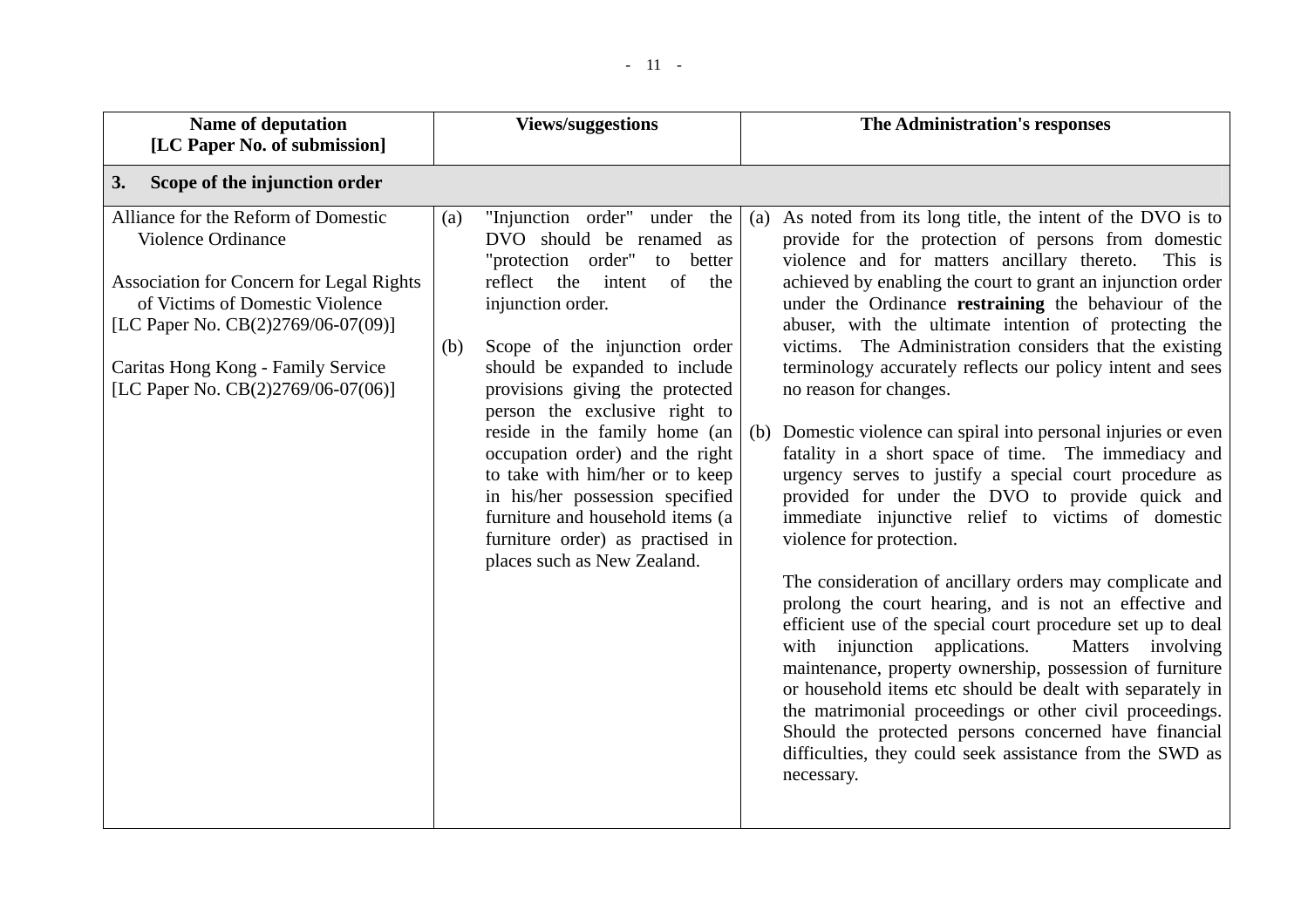| <b>Name of deputation</b>                                                                                                | <b>Views/suggestions</b>                                                                                                                                                                                                                                      | The Administration's responses                                                                                                                                                                                                                                                                                                                                                                                                                                                                                                                                                                                                                                          |
|--------------------------------------------------------------------------------------------------------------------------|---------------------------------------------------------------------------------------------------------------------------------------------------------------------------------------------------------------------------------------------------------------|-------------------------------------------------------------------------------------------------------------------------------------------------------------------------------------------------------------------------------------------------------------------------------------------------------------------------------------------------------------------------------------------------------------------------------------------------------------------------------------------------------------------------------------------------------------------------------------------------------------------------------------------------------------------------|
| [LC Paper No. of submission]                                                                                             |                                                                                                                                                                                                                                                               |                                                                                                                                                                                                                                                                                                                                                                                                                                                                                                                                                                                                                                                                         |
| <b>Amnesty International Hong Kong</b><br>Section<br>[LC Paper No. CB(2)2739/06-07(02)]                                  | Scope of the injunction order under<br>the DVO should be expanded to<br>include<br>provisions<br>giving<br>the<br>protected person the right to require                                                                                                       | This is not necessary as pursuant to section 48A of the District<br>Court Ordinance (Cap. 336), the court is already empowered to<br>award damages in addition to or in substitution for an<br>injunction.                                                                                                                                                                                                                                                                                                                                                                                                                                                              |
| Hong Kong Women Christian Council<br>[LC Paper No. CB(2)2769/06-07(08)]                                                  | payment by the respondent for<br>compensation of the losses suffered as<br>a result of the respondent's violence                                                                                                                                              |                                                                                                                                                                                                                                                                                                                                                                                                                                                                                                                                                                                                                                                                         |
| Hong Kong Women's Coalition on Equal<br>Opportunities<br>[LC Paper No. $CB(2)2769/06-07(02)$ ]                           | acts.                                                                                                                                                                                                                                                         |                                                                                                                                                                                                                                                                                                                                                                                                                                                                                                                                                                                                                                                                         |
| <b>Association for Concern for Legal Rights</b><br>of Victims of Domestic Violence<br>[LC Paper No. CB(2)2769/06-07(09)] | Scope of the injunction order<br>(a)<br>under the DVO should be<br>expanded to include provisions<br>giving the protected person the<br>right to request for temporary<br>financial assistance from the<br>respondent to meet their basic<br>living expenses. | As noted above, the remedies provided under the DVO<br>(a)<br>seek to provide quick and immediate relief to victims of<br>domestic violence. The provision of ancillary orders<br>may complicate and prolong the court hearing process.<br>Matters involving maintenance should be dealt separately<br>in the matrimonial proceedings. Should the protected<br>persons concerned have financial difficulties, they could<br>seek assistance from the SWD as necessary.                                                                                                                                                                                                  |
|                                                                                                                          | An exclusion order granted by<br>(b)<br>the court should contain a<br>provision<br>excluding<br>the<br>respondent from the workplace<br>of the applicant and the school<br>of the specified minor.                                                            | (b) This is not necessary. As provided in the existing section<br>3 and the proposed new section 3A of the DVO, the court<br>may, in granting an exclusion order, exclude the<br>respondent from the matrimonial home/common residence<br>or from a specified part of the matrimonial home/common<br>residence, or from a specified area, whether or not the<br>matrimonial home is included in that area. Therefore,<br>the court has the jurisdiction to exclude the respondent<br>from the workplace of the applicant or the school of the<br>specified minor if the court is satisfied that the applicant<br>has been molested and such order is appropriate having |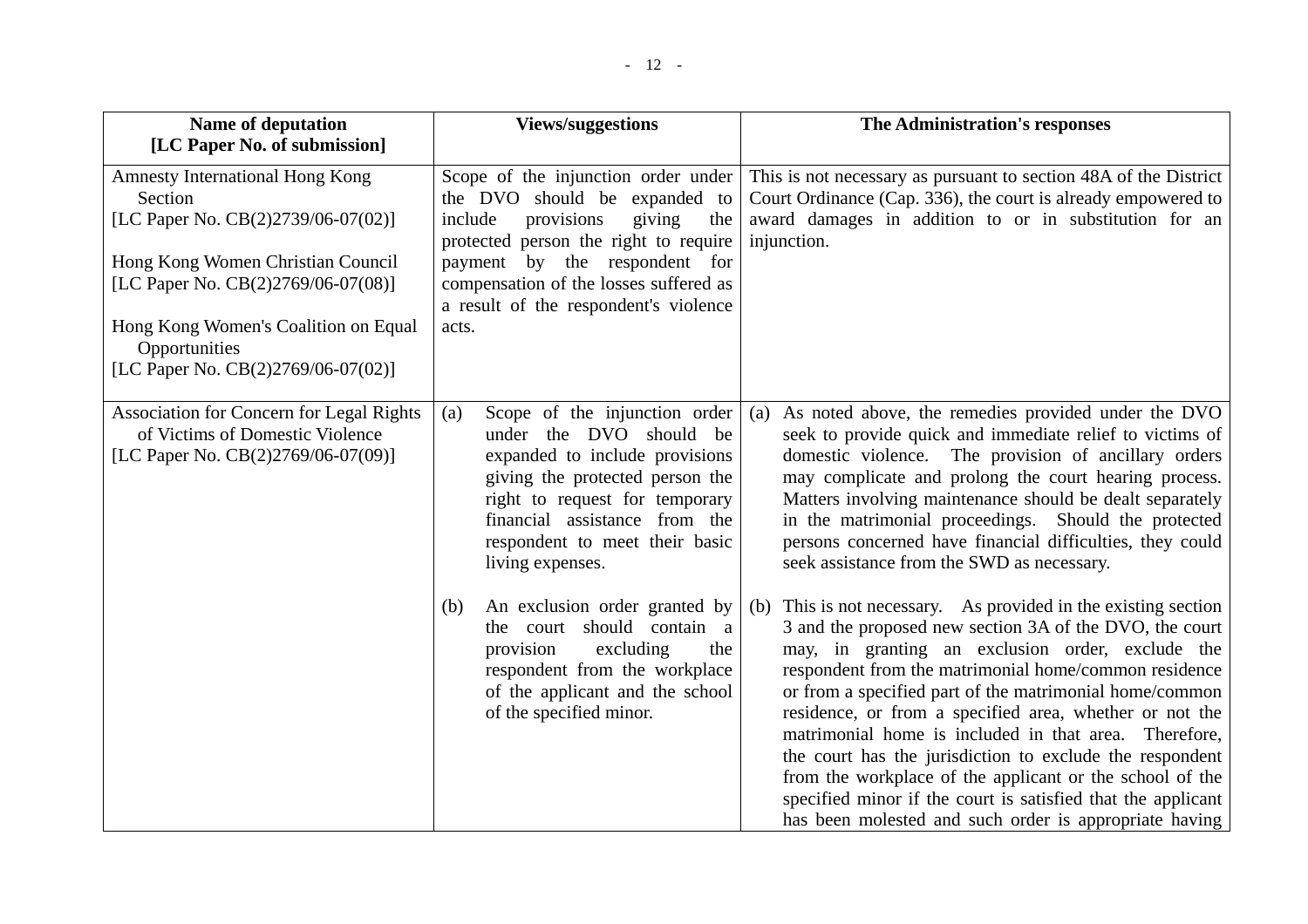| <b>Name of deputation</b>                                                                                                                                                                                            | <b>Views/suggestions</b>                                                                                                                                                                                                                                                                                                                                                                                                                                                                                                               | The Administration's responses                                                                                                                                                                                                                                                                                                                                                                                                                                                                                                                                                                                                                                                                                                                                                                                                                                                                                                                                                                                                                                                                                             |
|----------------------------------------------------------------------------------------------------------------------------------------------------------------------------------------------------------------------|----------------------------------------------------------------------------------------------------------------------------------------------------------------------------------------------------------------------------------------------------------------------------------------------------------------------------------------------------------------------------------------------------------------------------------------------------------------------------------------------------------------------------------------|----------------------------------------------------------------------------------------------------------------------------------------------------------------------------------------------------------------------------------------------------------------------------------------------------------------------------------------------------------------------------------------------------------------------------------------------------------------------------------------------------------------------------------------------------------------------------------------------------------------------------------------------------------------------------------------------------------------------------------------------------------------------------------------------------------------------------------------------------------------------------------------------------------------------------------------------------------------------------------------------------------------------------------------------------------------------------------------------------------------------------|
| [LC Paper No. of submission]                                                                                                                                                                                         |                                                                                                                                                                                                                                                                                                                                                                                                                                                                                                                                        |                                                                                                                                                                                                                                                                                                                                                                                                                                                                                                                                                                                                                                                                                                                                                                                                                                                                                                                                                                                                                                                                                                                            |
|                                                                                                                                                                                                                      |                                                                                                                                                                                                                                                                                                                                                                                                                                                                                                                                        | regard to the factors laid down in section $3(2)$ that the<br>court is required to take into account in the exercise of its<br>jurisdiction to grant an exclusion or entry order.                                                                                                                                                                                                                                                                                                                                                                                                                                                                                                                                                                                                                                                                                                                                                                                                                                                                                                                                          |
| Zonta Club of Hong Kong, Zonta Club of<br>Kowloon, Zonta Club of Hong Kong<br>East, Zonta Club of New Territories,<br>Zonta Club of Victoria and Zonta<br>Club of Hong Kong II<br>[LC Paper No. CB(2)2739/06-07(03)] | A non-molestation order should<br>(a)<br>prohibit<br>explicitly<br>the<br>respondent from engaging or<br>encouraging any other person to<br>molest and damage the property<br>of the protected persons.<br>The court should be empowered<br>(b)<br>make<br>remedial<br>orders<br>to<br>requiring the respondent to<br>participate in an alcohol/drug<br>treatment programme and to<br>make ancillary orders requiring<br>both the respondent and the<br>applicant to participate in a<br>mediation<br>and<br>counselling<br>programme. | As far as we understand, the applicant usually seeks and<br>(a)<br>the court usually grants a non-molestation order in the<br>following terms $-$<br>"IT IS ORDERED THAT: -<br>the Respondent be restrained either by himself,<br>(i)<br>his servants or agents from assaulting,<br>molesting, harassing or otherwise interfering<br>with the Applicant;<br>the Respondent be restrained either by himself,<br>(ii)<br>his servants or agents from entering [address]<br>of matrimonial home];"<br>Under the Bill, it has been proposed that the court, when<br>(b)<br>granting a non-molestation order, may require the<br>respondent to participate in a programme aimed at<br>changing the attitude and behaviour of the abuser. If the<br>abusive acts of the abuser are related to his/her<br>drug/alcohol problem, the operator of the anti-violence<br>programme may refer the abuser to, as the case may be,<br>various types of voluntary treatment and rehabilitation<br>programmes for drug and alcohol addicts run by<br>Department of Health, Hospital<br>Authority<br>and<br>non-governmental organisations. |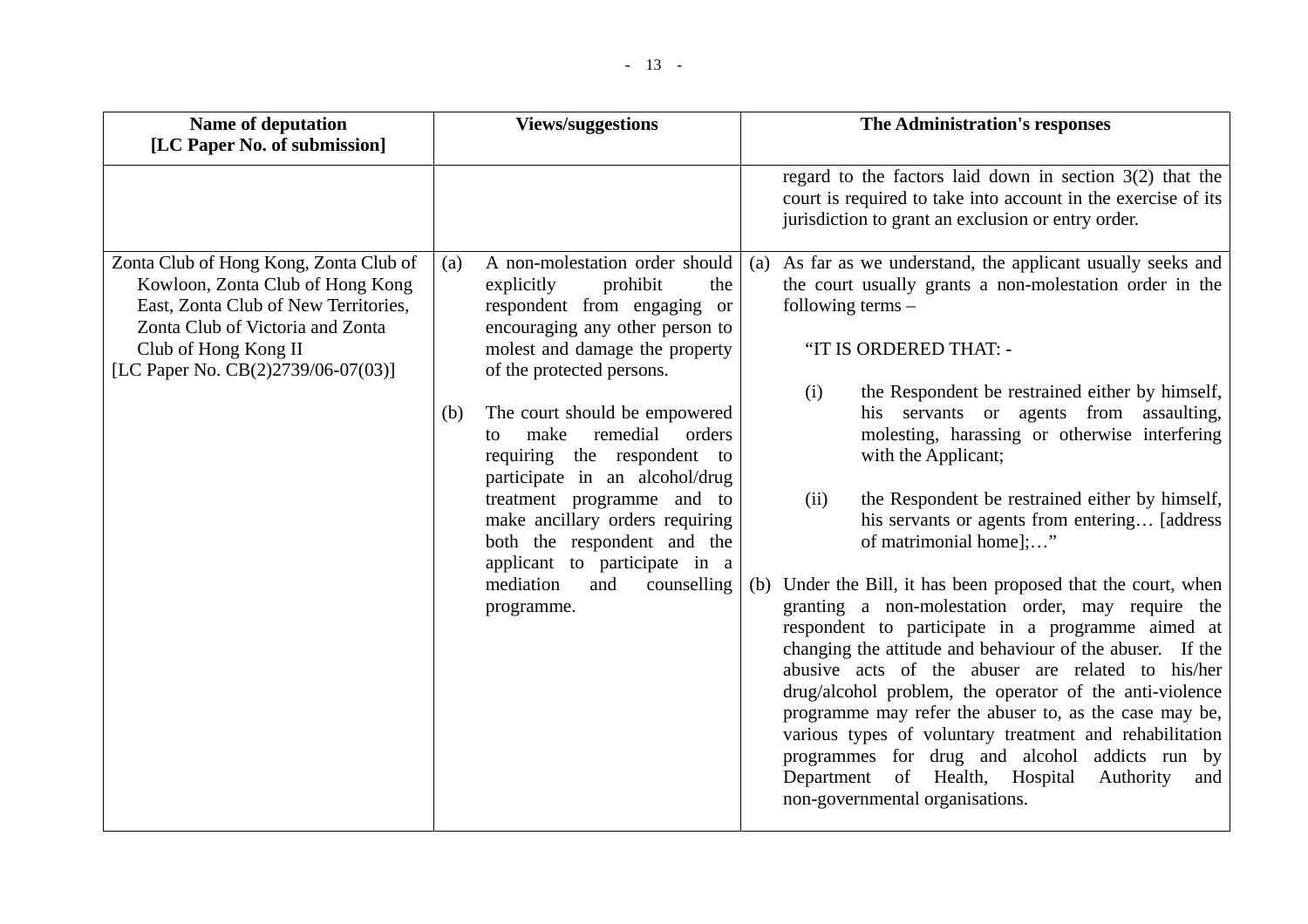| <b>Name of deputation</b>                                                    | <b>Views/suggestions</b>                                                                                                                                                                 | The Administration's responses                                                                                                                                                                                                                                                                                                                                                                                                                                                                                                                                                                                                                                                                                                                                        |
|------------------------------------------------------------------------------|------------------------------------------------------------------------------------------------------------------------------------------------------------------------------------------|-----------------------------------------------------------------------------------------------------------------------------------------------------------------------------------------------------------------------------------------------------------------------------------------------------------------------------------------------------------------------------------------------------------------------------------------------------------------------------------------------------------------------------------------------------------------------------------------------------------------------------------------------------------------------------------------------------------------------------------------------------------------------|
| [LC Paper No. of submission]                                                 |                                                                                                                                                                                          |                                                                                                                                                                                                                                                                                                                                                                                                                                                                                                                                                                                                                                                                                                                                                                       |
|                                                                              |                                                                                                                                                                                          | As regards the suggestion of making ancillary orders<br>requiring the respondent and the applicant to participate<br>in mediation, it is noted that the spirit of mediation rests<br>upon both parties' cooperation and voluntary participation<br>and is always premised on the assumption that both<br>parties are more or less on an equal footing and can<br>negotiate on a fair basis to protect their respective<br>Having regard to the fact that in most<br>interests.<br>domestic violence cases, there is always an imbalanced<br>power relationship between the abuser and the abused,<br>and having regard to the concern over the victim's safety,<br>we do not consider mediation an appropriate means to<br>resolve cases involving domestic violence. |
| Anti-violence programme<br>4.                                                |                                                                                                                                                                                          |                                                                                                                                                                                                                                                                                                                                                                                                                                                                                                                                                                                                                                                                                                                                                                       |
| Alliance for the Reform of Domestic<br>Violence Ordinance                    | should<br>require<br>The<br>the<br>court<br>respondent to participate in<br>the<br>proposed anti-violence programme if<br>he/she has a past record of breaching<br>the injunction order. | Under the proposed new section $3(1A)$ of the DVO, the court<br>may, in granting a non-molestation order, require the abuser to<br>attend the anti-violence programme, seeking to change his/her<br>attitude and behaviour that lead to the granting of the<br>injunction order.                                                                                                                                                                                                                                                                                                                                                                                                                                                                                      |
| Hong Kong Council of Social Service<br>[LC Paper No. $CB(2)2769/06-07(05)$ ] | The DVO should set out clearly the<br>objectives, content and standards of<br>proposed<br>anti-violence<br>the<br>programme.                                                             | The proposed provision enables the court to, in granting a<br>non-molestation order, require the respondent to attend an<br>anti-violence programme, which will have to be approved by<br>the Director of Social Welfare.<br>The objective of the<br>programme, as stated in the Bill, is to aim at changing the<br>attitude and behaviour of the abuser that lead to the granting of<br>the injunction. The content and standard of the anti-violence<br>programme are operational matters that need not be detailed in<br>the law. SWD will in due course make public the relevant                                                                                                                                                                                  |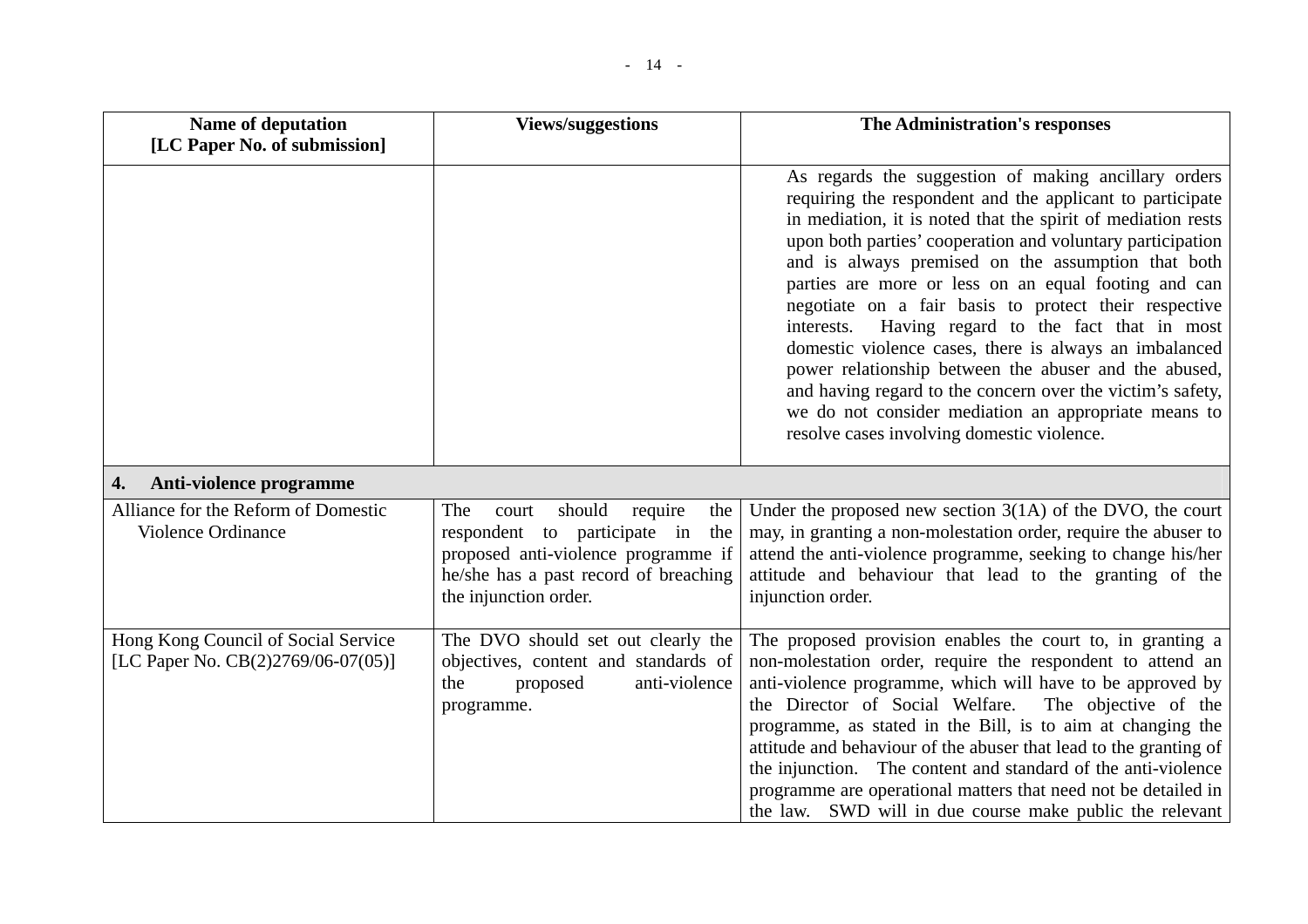| Name of deputation                                                                                                                                                                                                                                                                                                                                                                                      | <b>Views/suggestions</b>                                                                                                                                                                   | The Administration's responses                                                                                                                                                                                                                                                                                                                                                                                                                                                                                                                                                                                                                                                                                                                                                                                                                                                                                                                                                                                                                                                                                                                                                                                                                         |
|---------------------------------------------------------------------------------------------------------------------------------------------------------------------------------------------------------------------------------------------------------------------------------------------------------------------------------------------------------------------------------------------------------|--------------------------------------------------------------------------------------------------------------------------------------------------------------------------------------------|--------------------------------------------------------------------------------------------------------------------------------------------------------------------------------------------------------------------------------------------------------------------------------------------------------------------------------------------------------------------------------------------------------------------------------------------------------------------------------------------------------------------------------------------------------------------------------------------------------------------------------------------------------------------------------------------------------------------------------------------------------------------------------------------------------------------------------------------------------------------------------------------------------------------------------------------------------------------------------------------------------------------------------------------------------------------------------------------------------------------------------------------------------------------------------------------------------------------------------------------------------|
| [LC Paper No. of submission]                                                                                                                                                                                                                                                                                                                                                                            |                                                                                                                                                                                            |                                                                                                                                                                                                                                                                                                                                                                                                                                                                                                                                                                                                                                                                                                                                                                                                                                                                                                                                                                                                                                                                                                                                                                                                                                                        |
|                                                                                                                                                                                                                                                                                                                                                                                                         |                                                                                                                                                                                            | information to ensure transparency.                                                                                                                                                                                                                                                                                                                                                                                                                                                                                                                                                                                                                                                                                                                                                                                                                                                                                                                                                                                                                                                                                                                                                                                                                    |
| Hong Kong Women's Coalition on Equal<br>Opportunities<br>[LC Paper No. CB(2)2769/06-07(02)]                                                                                                                                                                                                                                                                                                             | Consideration should be given to<br>enabling the court to order the abusers<br>who breach the injunction order under<br>the DVO to participate in the proposed<br>anti-violence programme. | Breach of injunction order is a contempt of court and can be<br>punished by imprisonment or a fine.<br>Requiring the abuser to participate in the anti-violence<br>programme is a new rehabilitation initiative seeking to change<br>the violent attitude and behaviour of the abuser.                                                                                                                                                                                                                                                                                                                                                                                                                                                                                                                                                                                                                                                                                                                                                                                                                                                                                                                                                                 |
| Arrest for breach of injunction order<br>5.                                                                                                                                                                                                                                                                                                                                                             |                                                                                                                                                                                            |                                                                                                                                                                                                                                                                                                                                                                                                                                                                                                                                                                                                                                                                                                                                                                                                                                                                                                                                                                                                                                                                                                                                                                                                                                                        |
| Alliance for the Reform of Domestic<br>Violence Ordinance<br><b>Association for Concern for Legal Rights</b><br>of Victims of Domestic Violence<br>[LC Paper No. CB(2)2769/06-07(09)]<br>Caritas Hong Kong - Family Service<br>[LC Paper No. CB(2)2769/06-07(06)]<br>Hong Kong Chinese Civil Servants'<br><b>Association, Social Work Officer</b><br>Grade Branch<br>[LC Paper No. CB(2)2769/06-07(03)] | An authorization of arrest should be<br>automatically attached to an injunction<br>order made under the DVO.                                                                               | The current proposal to empower the court to also attach an<br>authorization of arrest to an injunction order if it reasonably<br>believes that the respondent will likely cause bodily harm to<br>the protected person has already enhanced the protection for<br>victims of domestic violence. The authorization of arrest will<br>give an exceptional power to the Police officer to arrest<br>without warrant any person whom he/she reasonably suspected<br>of being in breach of the injunction by reason of that person's<br>use of violence or entry into any premises or area specified in<br>the injunction. A right balance in containing the powers<br>conferred upon the Police on the one hand and ensuring<br>protection to victims on the other should be struck.<br>The attachment or otherwise of the authorization of arrest is at<br>the discretion of the court. As the authorization of arrest is a<br>form of restriction of a person's liberty, it should be subject to<br>proper procedural safeguards. The court's discretion is a<br>good form of procedural safeguard in ensuring that the<br>authorization of arrest is rightly granted given the merits of the<br>individual case and will not be exercised arbitrarily. |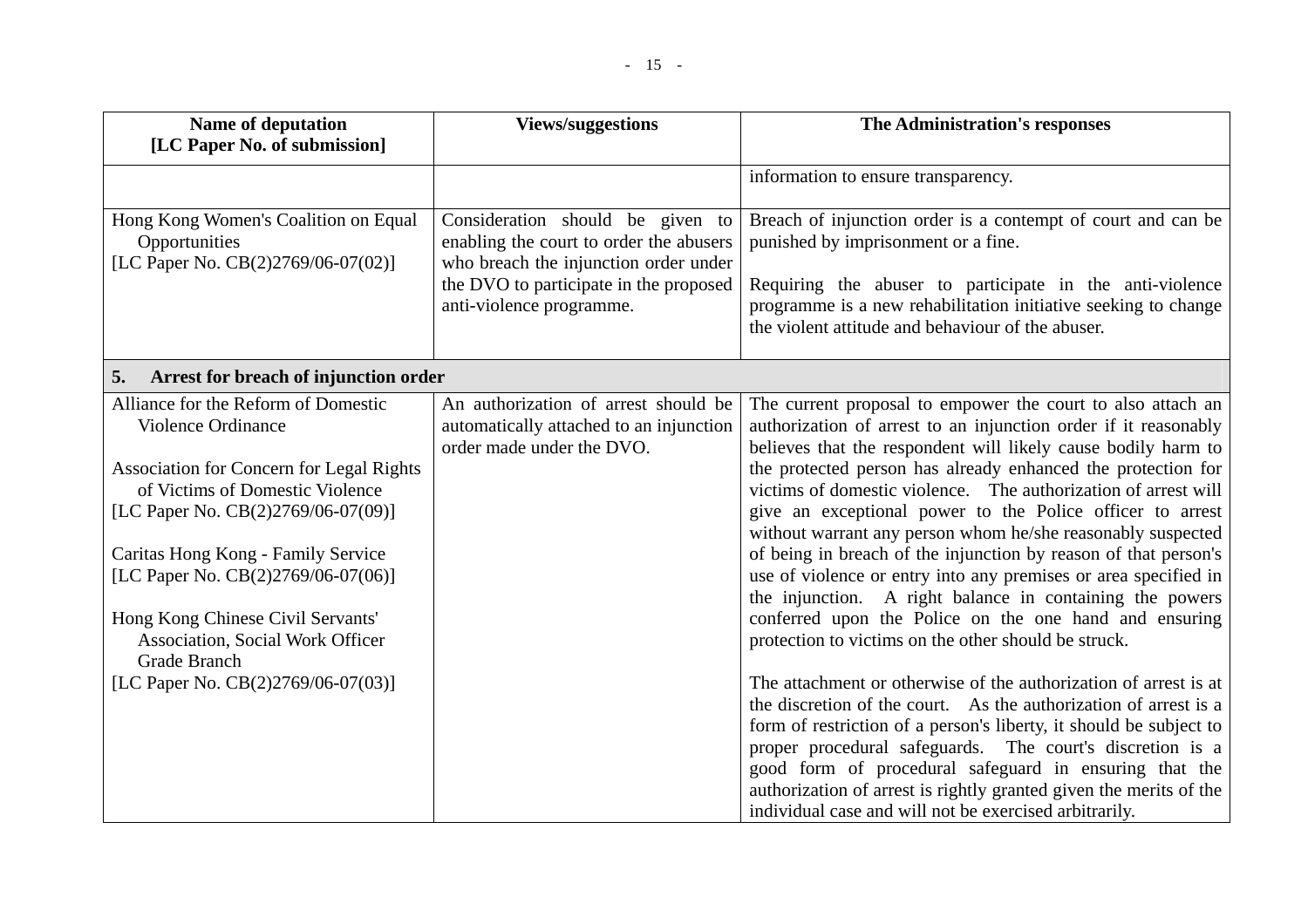| <b>Name of deputation</b><br>[LC Paper No. of submission]                                                                                                                      | <b>Views/suggestions</b>                                                                                                                     | The Administration's responses                                                                                                                                                                                                                                                                                                                                                                                                                                                                                                                                                                                                                                                                                                                                                                                                                                                                                                                                                                                                                                                                                    |
|--------------------------------------------------------------------------------------------------------------------------------------------------------------------------------|----------------------------------------------------------------------------------------------------------------------------------------------|-------------------------------------------------------------------------------------------------------------------------------------------------------------------------------------------------------------------------------------------------------------------------------------------------------------------------------------------------------------------------------------------------------------------------------------------------------------------------------------------------------------------------------------------------------------------------------------------------------------------------------------------------------------------------------------------------------------------------------------------------------------------------------------------------------------------------------------------------------------------------------------------------------------------------------------------------------------------------------------------------------------------------------------------------------------------------------------------------------------------|
| Validity period of the injunction order<br>6.                                                                                                                                  |                                                                                                                                              |                                                                                                                                                                                                                                                                                                                                                                                                                                                                                                                                                                                                                                                                                                                                                                                                                                                                                                                                                                                                                                                                                                                   |
| Alliance for the Reform of Domestic<br>Violence Ordinance<br>Association for Concern for Legal Rights<br>of Victims of Domestic Violence<br>[LC Paper No. CB(2)2769/06-07(09)] | The court should be provided with the<br>flexibility to decide the duration of the<br>exclusion order and the entry order as<br>appropriate. | The DVO currently does not impose any cap on the duration of<br>the "non-molestation" order and there is no change proposed<br>in the Bill. In respect of the exclusion order or entry order<br>made under the DVO, the Bill proposes to extend the duration<br>to a maximum of 24 months, and the court is enabled to extend<br>the order for as many time as necessary, with the overall<br>validity period not exceeding 24 months.<br>According to legal advice, the exclusion order or entry order<br>has routinely been referred to as a "draconian" order by the<br>court and should be granted only when it is necessary to do so<br>in order to avoid severe hardship on the part of the respondent.<br>It is also widely held that such order should be discontinued as<br>soon as it is no longer required.<br>In order to strike a balance between the court's flexibility and<br>legal certainty, we have proposed to cap the maximum validity<br>period at 2 years in order to dovetail with the corresponding<br>matrimonial or custody proceedings, which normally take<br>about 18 to 24 months. |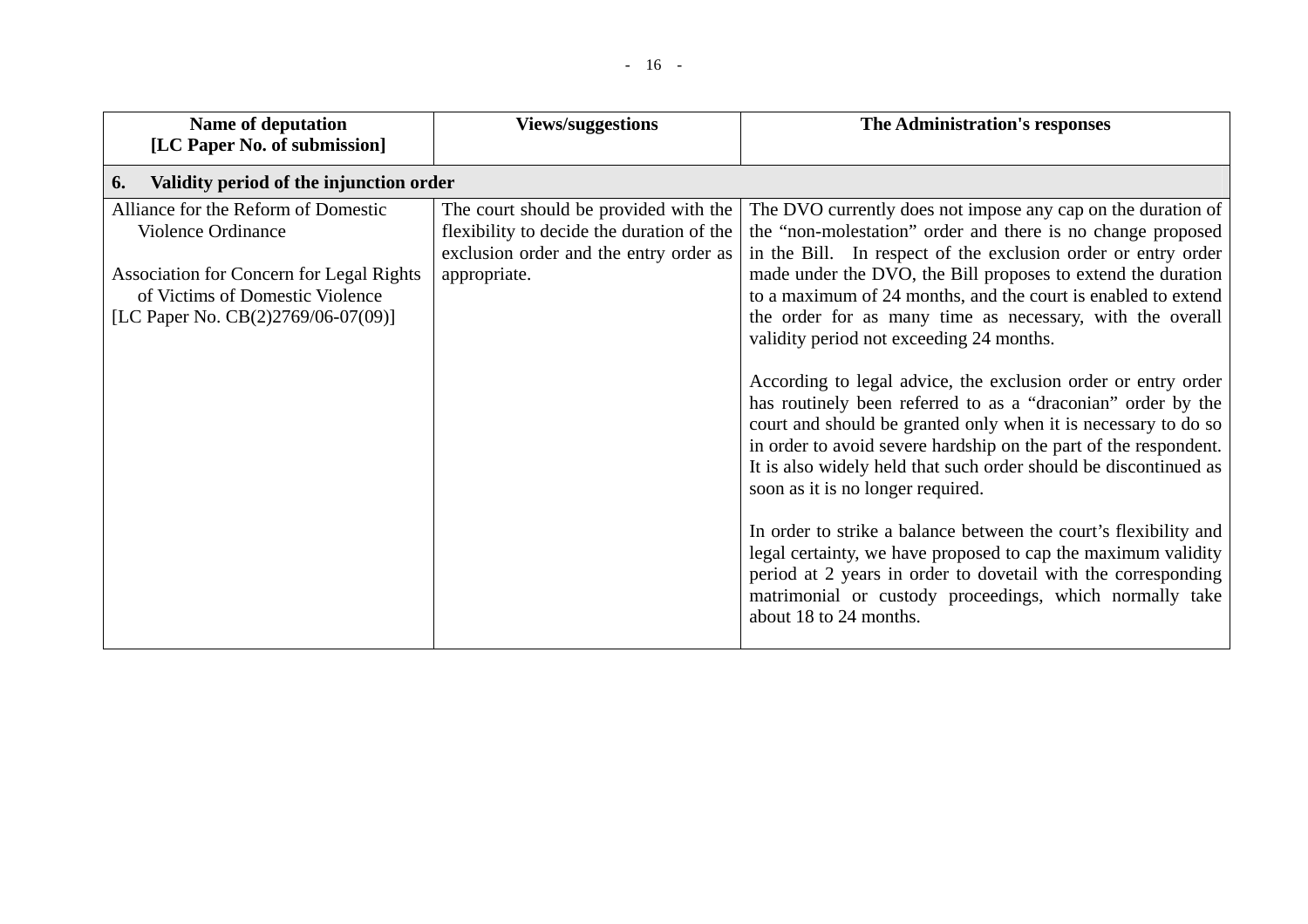#### - 17 -

### **Part II : Other suggestions**

| Organisation<br>[LC Paper No. of submission]                                                                                                                                                                       | <b>Views/suggestions</b>                                                                                                                                                                                                                                                                                                                                                                                                                                                                                  | <b>Response by the Administration</b>                                                                                                                                                                                                                                                                      |
|--------------------------------------------------------------------------------------------------------------------------------------------------------------------------------------------------------------------|-----------------------------------------------------------------------------------------------------------------------------------------------------------------------------------------------------------------------------------------------------------------------------------------------------------------------------------------------------------------------------------------------------------------------------------------------------------------------------------------------------------|------------------------------------------------------------------------------------------------------------------------------------------------------------------------------------------------------------------------------------------------------------------------------------------------------------|
| Application for injunction order<br>1.                                                                                                                                                                             |                                                                                                                                                                                                                                                                                                                                                                                                                                                                                                           |                                                                                                                                                                                                                                                                                                            |
| Alliance for the Reform of Domestic<br>Violence Ordinance<br><b>Amnesty International Hong Kong</b><br>Section<br>[LC Paper No. CB(2)2739/06-07(02)]                                                               | Procedures for applying for an<br>(a)<br>injunction<br>order should be<br>simplified<br>to enable<br>so as<br>victims of domestic violence to<br>apply for the order on their own.                                                                                                                                                                                                                                                                                                                        | We understand that the Judiciary is preparing an information<br>leaflet to facilitate the public in understanding the application<br>procedures for injunction order under the DVO.<br>The<br>Judiciary will finalise and publish the information leaflet after<br>enactment and commencement of the Bill. |
| Hong Kong Chinese Civil Servants'<br><b>Association, Social Work Officer</b><br>Grade Branch<br>[LC Paper No. CB(2)2769/06-07(03)]<br>Hong Kong Council of Social Service<br>[LC Paper No. $CB(2)2769/06-07(05)$ ] | Procedures for applying for ex<br>(b)<br>parte or temporary injunction<br>order should be simplified to<br>enable victims of domestic<br>violence to obtain quick and<br>relief<br>from<br>temporary<br>molestation.<br>The ex parte<br>order should remain in force<br>until the return day of an inter<br>parte hearing of the application.<br>Application form for injunction<br>(c)<br>order should be made available<br>at the Police stations, Legal Aid<br>Department and women refuge<br>centres. |                                                                                                                                                                                                                                                                                                            |
| Hong Kong Chinese Civil Servants'<br><b>Association, Social Work Officer</b><br>Grade Branch<br>[LC Paper No. CB(2)2769/06-07(03)]                                                                                 | Application for an injunction<br>(a)<br>order under the DVO should be<br>made with the Magistrates'<br>Courts, instead of the District                                                                                                                                                                                                                                                                                                                                                                    | As provided under the DVO, applications for injunction<br>(a)<br>orders under the DVO are handled by the District Court<br>(the Family Court), which is conveniently located in Wan<br>Chai. For urgent cases, it may be handled by the Court                                                              |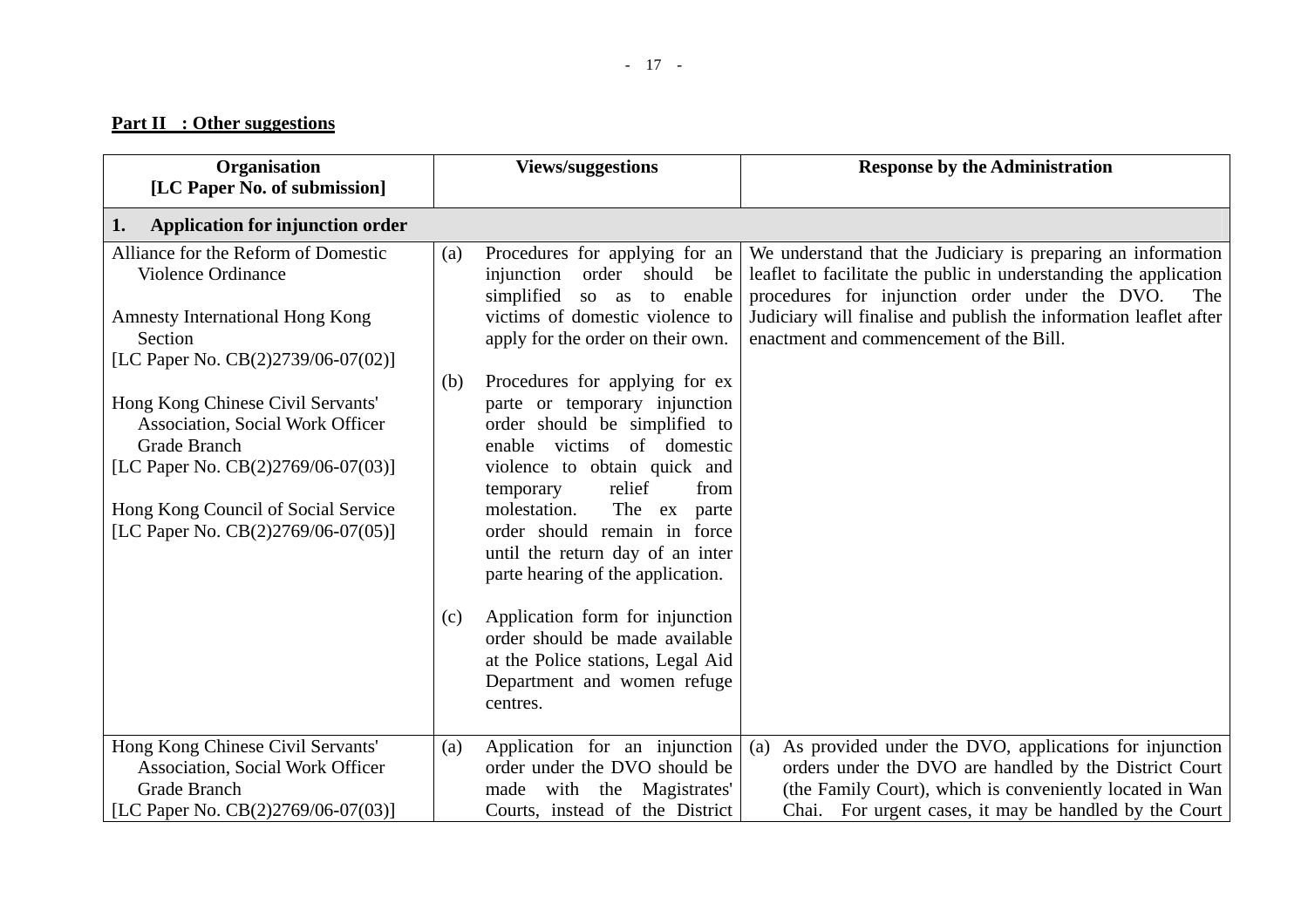| Organisation                                                                                                                                                                                                                                                                                              | <b>Views/suggestions</b>                                                                                                                                                                                                                    | <b>Response by the Administration</b>                                                                                                                                                                                                                                                                                                                                                                                                                                                                                                                                                                                                                                                                  |
|-----------------------------------------------------------------------------------------------------------------------------------------------------------------------------------------------------------------------------------------------------------------------------------------------------------|---------------------------------------------------------------------------------------------------------------------------------------------------------------------------------------------------------------------------------------------|--------------------------------------------------------------------------------------------------------------------------------------------------------------------------------------------------------------------------------------------------------------------------------------------------------------------------------------------------------------------------------------------------------------------------------------------------------------------------------------------------------------------------------------------------------------------------------------------------------------------------------------------------------------------------------------------------------|
| [LC Paper No. of submission]                                                                                                                                                                                                                                                                              |                                                                                                                                                                                                                                             |                                                                                                                                                                                                                                                                                                                                                                                                                                                                                                                                                                                                                                                                                                        |
|                                                                                                                                                                                                                                                                                                           | provide<br>Court,<br>to<br>more<br>convenience to the applicants.<br>be<br>(b)<br>The<br>should<br>courts<br>empowered to grant a temporary<br>injunction order before hearing<br>the case, which should<br>be<br>conducted within 10 days. | of First Instance.<br>According to the Judiciary, urgent applications for<br>(b)<br>ex-parte injunction order under the DVO are normally<br>dealt with on the same day or the next day of submission.<br>Such ex-parte order will be in force until the return date of<br>inter-partes hearing, usually held in two weeks' time.                                                                                                                                                                                                                                                                                                                                                                       |
| Alliance for the Reform of Domestic<br>Violence Ordinance<br>Hong Kong Chinese Civil Servants'<br><b>Association, Social Work Officer</b><br>Grade Branch<br>[LC Paper No. CB(2)2769/06-07(03)]                                                                                                           | A third party should be permitted to<br>apply for an injunction order on behalf<br>of the victim of domestic violence.                                                                                                                      | According to the High Court Rules (Cap. 4A) and District<br>Court Rules (Cap. 336H), "a person under disability" is<br>required to sue by a next friend or defended by a guardian ad<br>litem. For the purpose of the relevant provisions, "a person<br>under disability" includes a child under the age of 18 or a<br>mentally incapacitated person. Other than a person under<br>disability, all persons should initiate legal proceeding on their<br>own.                                                                                                                                                                                                                                           |
| 2.<br><b>Mandatory anti-violence programme</b>                                                                                                                                                                                                                                                            |                                                                                                                                                                                                                                             |                                                                                                                                                                                                                                                                                                                                                                                                                                                                                                                                                                                                                                                                                                        |
| <b>Association for Concern for Legal Rights</b><br>of Victims of Domestic Violence<br>[LC Paper No. CB(2)2769/06-07(09)]<br>Caritas Hong Kong - Family Service<br>[LC Paper No. CB(2)2769/06-07(06)]<br><b>Harmony House</b><br>[LC Paper No. CB(2)2739/06-07(04)]<br>Hong Kong Council of Social Service | Court-ordered<br>anti-violence<br>programme should be introduced to<br>require abusers of domestic violence<br>who are serving sentence in jail, put<br>on probation and being bound over to<br>attend the programme.                       | Under the existing criminal legislative framework, the court<br>may, pursuant to the Probation of Offenders Ordinance (Cap.<br>298), make a probation order requiring a person convicted of<br>an offence to be under the supervision of a probation officer.<br>A probation order may in addition require the offender to<br>comply with such requirements as the court considers<br>necessary for securing the good conduct of the offender or for<br>preventing a repetition by him of the same offence or the<br>commission of other offences. In connection with the above,<br>the court has been referring convicted batterers put on<br>probation to attend the Batterer Intervention Programme |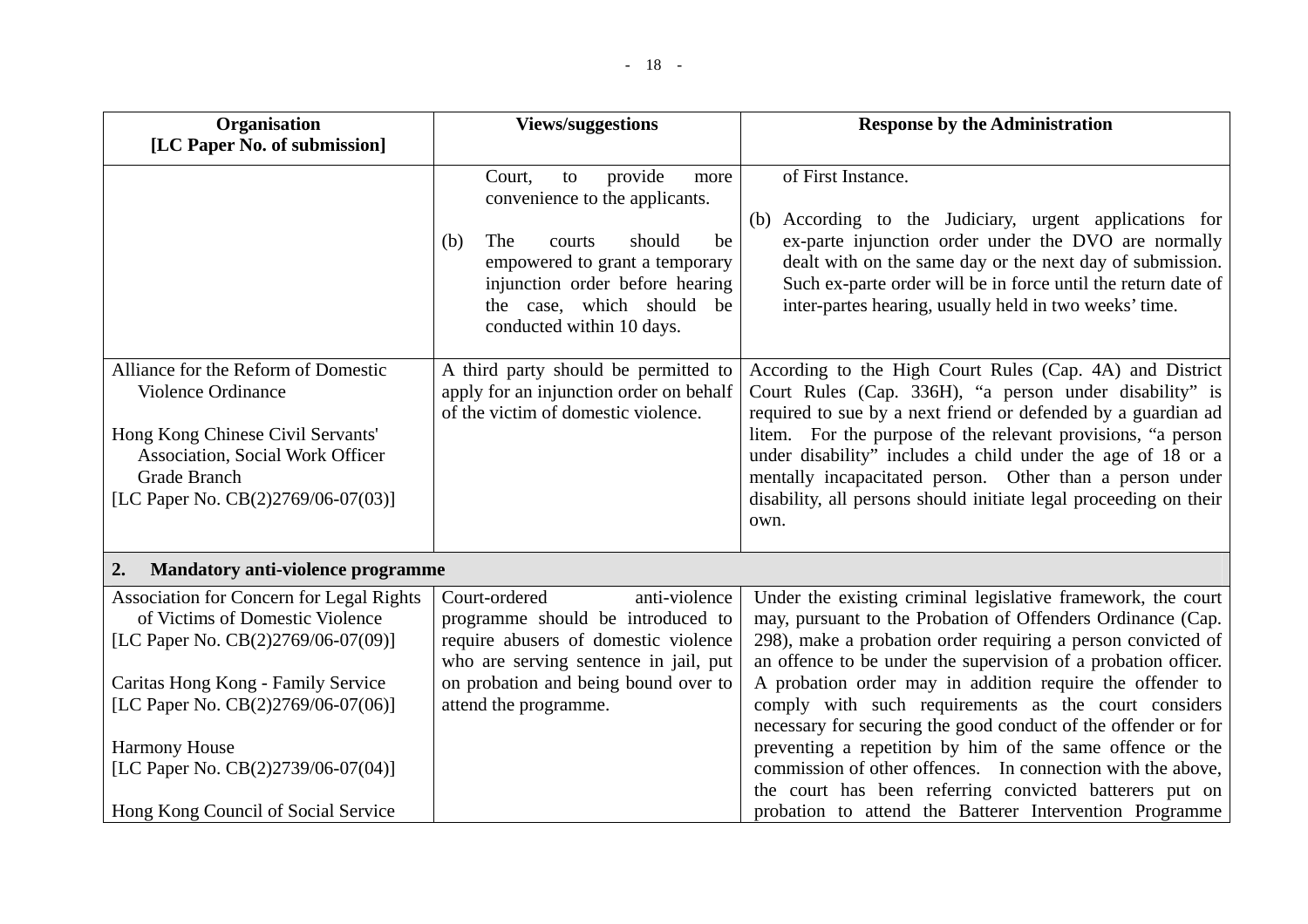| Organisation<br>[LC Paper No. of submission]                                                | <b>Views/suggestions</b> | <b>Response by the Administration</b>                                                                                                                                                                                                                                                                                                                                                                                                                                                                                                                                                                                                                                                                                                                                                 |
|---------------------------------------------------------------------------------------------|--------------------------|---------------------------------------------------------------------------------------------------------------------------------------------------------------------------------------------------------------------------------------------------------------------------------------------------------------------------------------------------------------------------------------------------------------------------------------------------------------------------------------------------------------------------------------------------------------------------------------------------------------------------------------------------------------------------------------------------------------------------------------------------------------------------------------|
| [LC Paper No. CB(2)2769/06-07(05)]<br>Hong Kong Women's Coalition on Equal<br>Opportunities |                          | (BIP). The pilot BIP was launched by SWD in January 2006<br>to provide treatment to batterers put on probation by the court,<br>as well as to those who join the programme on a voluntary<br>basis.                                                                                                                                                                                                                                                                                                                                                                                                                                                                                                                                                                                   |
| [LC Paper No. CB(2)2769/06-07(02)]                                                          |                          | The Administration has to critically examine as to whether,<br>and if so, how the suggestion of requiring abusers of domestic<br>violence on bind-over order and those serving sentence in jail<br>to attend an anti-violence programme should be taken<br>forward. One of the major considerations is whether, as a<br>matter of principle and on parity ground, abusers of domestic<br>violence should be singled out from other offenders to attend<br>such programme. Moreover, overseas experience shows that<br>it is not empirically proven that court-ordered counseling<br>programme for abusers of domestic violence is necessarily<br>effective in preventing recurrence of domestic violence.<br>Voluntary participation is more desirable to achieve treatment<br>gains. |
|                                                                                             |                          | The outcome of the two-year pilot project on BIP launched by<br>the SWD in January 2006 to provide treatment to batterers<br>joining the programme on a voluntary basis and batterers put<br>on probation will provide useful reference for the<br>Administration to consider the way forward for the proposed<br>introduction of court-ordered anti-violence programme for<br>abusers of domestic violence.                                                                                                                                                                                                                                                                                                                                                                          |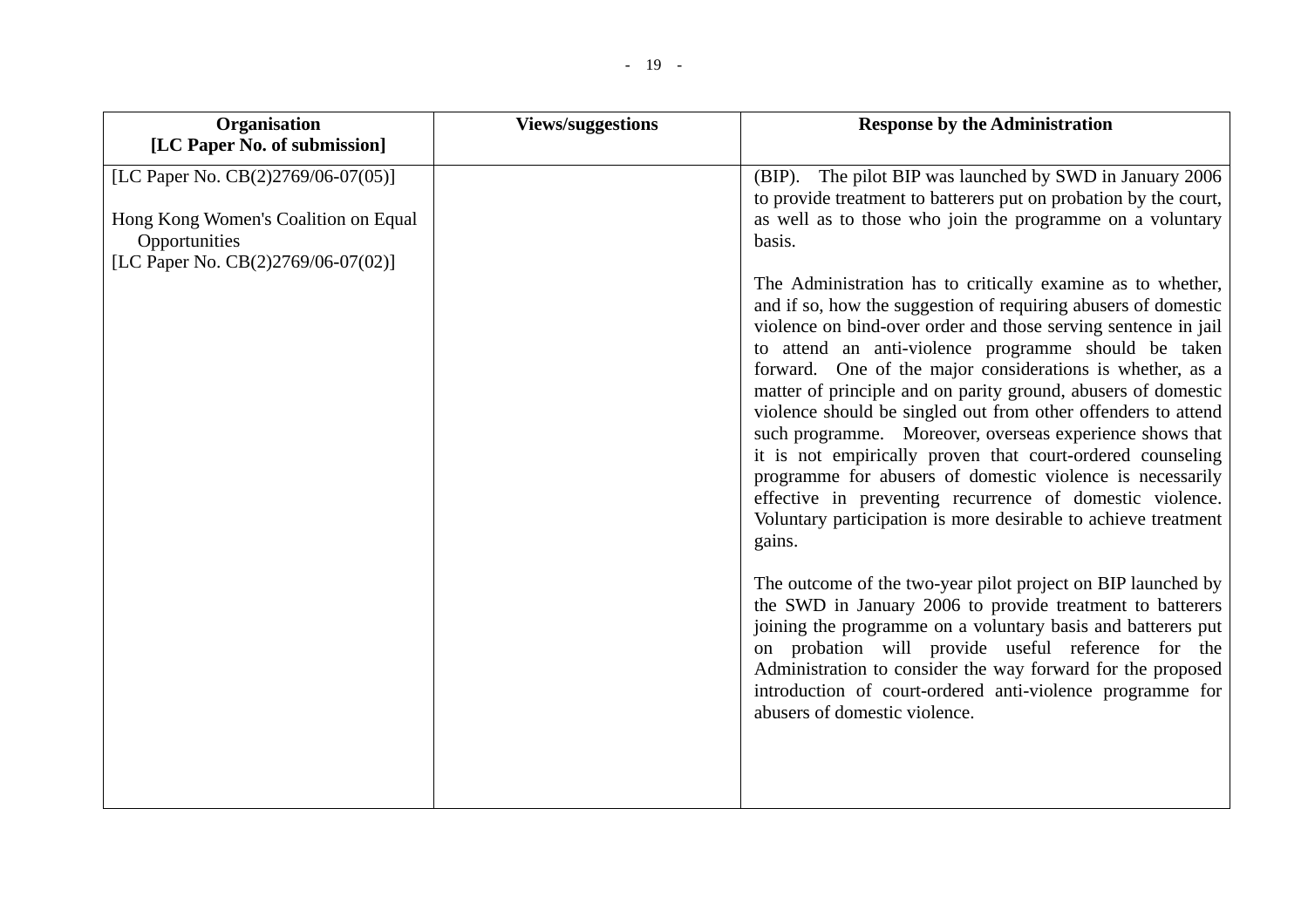| Organisation                                                                                                                                                                                                         | <b>Views/suggestions</b>                                                                                                                                                                                                                                                                                                | <b>Response by the Administration</b>                                                                                                                                                                     |
|----------------------------------------------------------------------------------------------------------------------------------------------------------------------------------------------------------------------|-------------------------------------------------------------------------------------------------------------------------------------------------------------------------------------------------------------------------------------------------------------------------------------------------------------------------|-----------------------------------------------------------------------------------------------------------------------------------------------------------------------------------------------------------|
| [LC Paper No. of submission]                                                                                                                                                                                         |                                                                                                                                                                                                                                                                                                                         |                                                                                                                                                                                                           |
| Establishment of a specialised domestic violence court<br>3.                                                                                                                                                         |                                                                                                                                                                                                                                                                                                                         |                                                                                                                                                                                                           |
| Alliance for the Reform of Domestic<br>Violence Ordinance                                                                                                                                                            | A specialised domestic violence court<br>to handle both criminal and civil cases<br>relating to domestic violence should                                                                                                                                                                                                | The Administration has already raised with the Judiciary the<br>feasibility of modelling on the UK experience in dealing with<br>domestic violence cases in a specialised way, including                  |
| <b>Amnesty International Hong Kong</b><br>Section<br>[LC Paper No. CB(2)2739/06-07(02)]                                                                                                                              | be set up for speedy handling of<br>domestic violence cases and providing<br>comprehensive support to victims.                                                                                                                                                                                                          | clustering and fast-tracking cases in the court, in which<br>pre-trial hearings of domestic violence related criminal cases<br>were grouped in one court session, as well as enhancements to              |
| Association for Concern for Legal Rights<br>of Victims of Domestic Violence<br>[LC Paper No. CB(2)2769/06-07(09)]<br>Caritas Hong Kong - Family Service<br>[LC Paper No. CB(2)2769/06-07(06)]                        |                                                                                                                                                                                                                                                                                                                         | court listing arrangements.<br>The Judiciary is currently<br>examining the various options in improving the handling of<br>domestic violence cases in court, including the legal and<br>technical issues. |
| Zonta Club of Hong Kong, Zonta Club of<br>Kowloon, Zonta Club of Hong Kong<br>East, Zonta Club of New Territories,<br>Zonta Club of Victoria and Zonta<br>Club of Hong Kong II<br>[LC Paper No. CB(2)2739/06-07(03)] |                                                                                                                                                                                                                                                                                                                         |                                                                                                                                                                                                           |
| The Law Society of Hong Kong<br>[LC Paper No. CB(2)2739/06-07(05)]                                                                                                                                                   | A truly dedicated Family Court with<br>exclusive jurisdiction to handle all<br>family disputes, including the making<br>of care and protection orders, should<br>be set up. Furthermore, a specialised<br>unit should be established within the<br>Family Court to handle all domestic<br>violence-related crime cases. | Please see above.                                                                                                                                                                                         |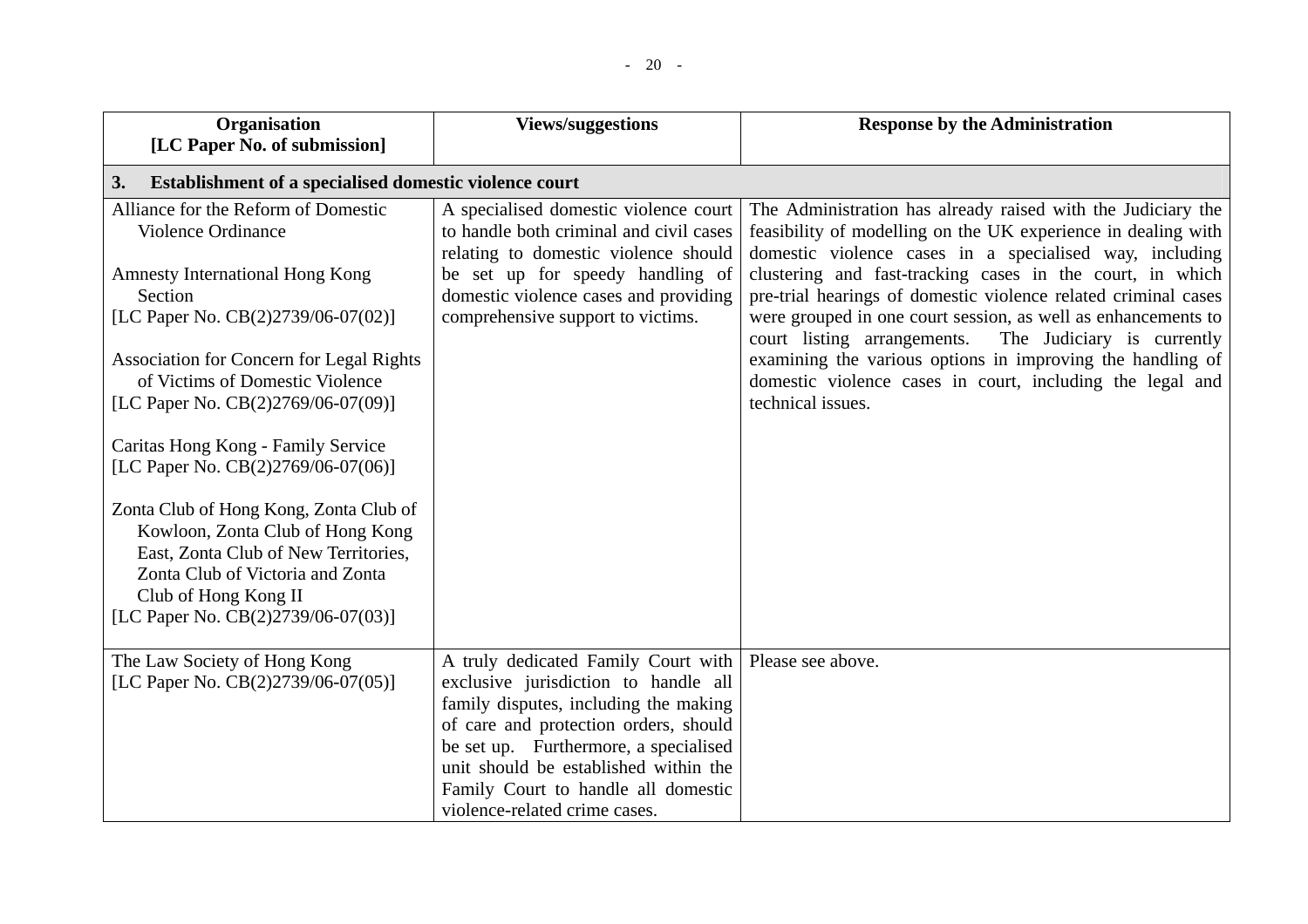| Organisation                                                                                                                                                                                 | <b>Views/suggestions</b>                                                               | <b>Response by the Administration</b>                                                                                                                                                                                                                                                                                                                                                                                                                                                                                                                                                                                                                                                                                                                                                                                                                                                                                                                                                                                                                                                                                                                       |
|----------------------------------------------------------------------------------------------------------------------------------------------------------------------------------------------|----------------------------------------------------------------------------------------|-------------------------------------------------------------------------------------------------------------------------------------------------------------------------------------------------------------------------------------------------------------------------------------------------------------------------------------------------------------------------------------------------------------------------------------------------------------------------------------------------------------------------------------------------------------------------------------------------------------------------------------------------------------------------------------------------------------------------------------------------------------------------------------------------------------------------------------------------------------------------------------------------------------------------------------------------------------------------------------------------------------------------------------------------------------------------------------------------------------------------------------------------------------|
| [LC Paper No. of submission]                                                                                                                                                                 |                                                                                        |                                                                                                                                                                                                                                                                                                                                                                                                                                                                                                                                                                                                                                                                                                                                                                                                                                                                                                                                                                                                                                                                                                                                                             |
| Criminalisation of certain domestic violence acts<br>4.                                                                                                                                      |                                                                                        |                                                                                                                                                                                                                                                                                                                                                                                                                                                                                                                                                                                                                                                                                                                                                                                                                                                                                                                                                                                                                                                                                                                                                             |
| Against Elderly Abuse of Hong Kong<br>[LC Paper No. CB(2)2769/06-07(01)]                                                                                                                     | Elder abuse should be made a criminal<br>offence.                                      | There is no universally accepted definition of elder abuse, and<br>perceptions and the descriptive definition of elder abuse vary<br>among groups across and within communities, reflecting<br>distinctions between acceptable and unacceptable interpersonal<br>and communal behaviour in different communities. Whilst<br>there is no specific and stand-alone ordinance on elder abuse,<br>rights and interests of the elders are protected by law.<br>On<br>criminal legislative framework, the existing law seeks to<br>sanction all acts of violence, irrespective of the relationships<br>between the abusers and the victims, and independent of where<br>the act of violence occurs. On civil legislative framework, if<br>the DVO is amended as proposed, its provisions will be<br>extended to familial relationships other than spouses and<br>cohabitants, and hence accord elders the same level of<br>protection as other victims of domestic violence falling within<br>those familial relationships. In addition, the Government has<br>all along provided a comprehensive range of services and<br>support for vulnerable elders in need. |
| Alliance for the Reform of Domestic<br><b>Violence Ordinance</b><br><b>Association for Concern for Legal Rights</b><br>of Victims of Domestic Violence<br>[LC Paper No. CB(2)2769/06-07(09)] | Exposing a child to witness domestic<br>violence should be made a criminal<br>offence. | The proposal of making the exposure of child(ren) to domestic<br>violence a criminal offence is a controversial subject, and has<br>read-across implications on other crime which occur in front of<br>the children. It will pose a question as to why we should<br>single out witnessing domestic violence as a crime, but not<br>other violence acts. We have reservation on this proposal.<br>Nevertheless, as mentioned above, we appreciate the negative<br>impact on children of witnessing domestic violence and a wide<br>range of counseling and crisis intervention services are                                                                                                                                                                                                                                                                                                                                                                                                                                                                                                                                                                  |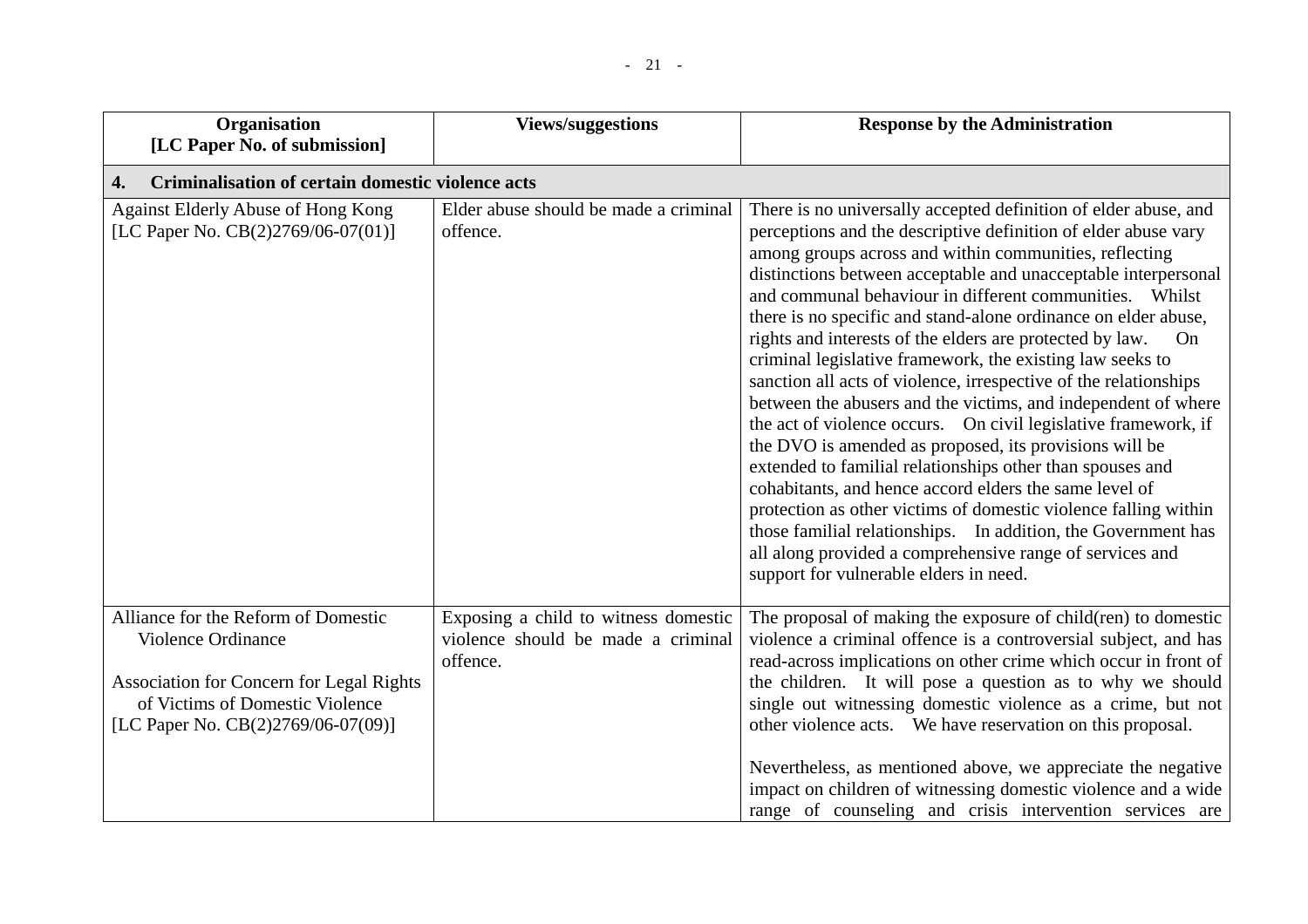| Organisation<br>[LC Paper No. of submission]                             | <b>Views/suggestions</b>                                                                                                                                                               | <b>Response by the Administration</b>                                                                                                                                                                                                                                                                                                                                                                                                                                                                                                                                                                                                                                                                                                                                                                                                                                                                                                                                                                                                                    |
|--------------------------------------------------------------------------|----------------------------------------------------------------------------------------------------------------------------------------------------------------------------------------|----------------------------------------------------------------------------------------------------------------------------------------------------------------------------------------------------------------------------------------------------------------------------------------------------------------------------------------------------------------------------------------------------------------------------------------------------------------------------------------------------------------------------------------------------------------------------------------------------------------------------------------------------------------------------------------------------------------------------------------------------------------------------------------------------------------------------------------------------------------------------------------------------------------------------------------------------------------------------------------------------------------------------------------------------------|
|                                                                          |                                                                                                                                                                                        | provided to the children in need by the FCPSUs and the<br>Clinical Psychology Units of the SWD, including counseling<br>services, statutory protection, residential child care services as<br>well as psychological assessment and treatment. Apart from<br>providing casework and clinical psychological services, the<br>FCPSUs also work with clinical psychologists in preparing<br>handbooks for the group activities of victims, abused children<br>and batterers. We have also allocated additional resources to<br>strengthen the psychological support to victims of domestic<br>violence, with particular focus on children witnessing domestic<br>violence.                                                                                                                                                                                                                                                                                                                                                                                   |
| Caritas Hong Kong - Family Service<br>[LC Paper No. CB(2)2769/06-07(06)] | Legislation to guard against parents<br>leaving the children unattended at<br>home should be introduced, subject to<br>the adequate provision of child care<br>and nursery facilities. | Neglect of children is a criminal offence under existing law.<br>Under sections 26 of the Offences Against the Person<br>Ordinance (Cap. 212), any person who unlawfully abandons or<br>exposes a child under the age of 2 years, whereby the life of<br>such child is endangered, or the health of such child is or is<br>likely to be permanently injured, shall be guilty of an offence<br>and liable on conviction on indictment to imprisonment of 10<br>years. Under section 27, any persons above the age 16 who<br>ill-treats, neglects, abandons or exposes such child or young<br>person under the age of 16 shall be guilty of an offence and<br>liable on conviction on indictment to imprisonment of 10<br>years.<br>There are established cases that successfully prosecuted the<br>parent or carer who left the concerned child unattended at<br>home. According to information provided by the Police,<br>between January 2005 and September 2007, the Police handled<br>a total of 36 child neglect cases involving children being left |